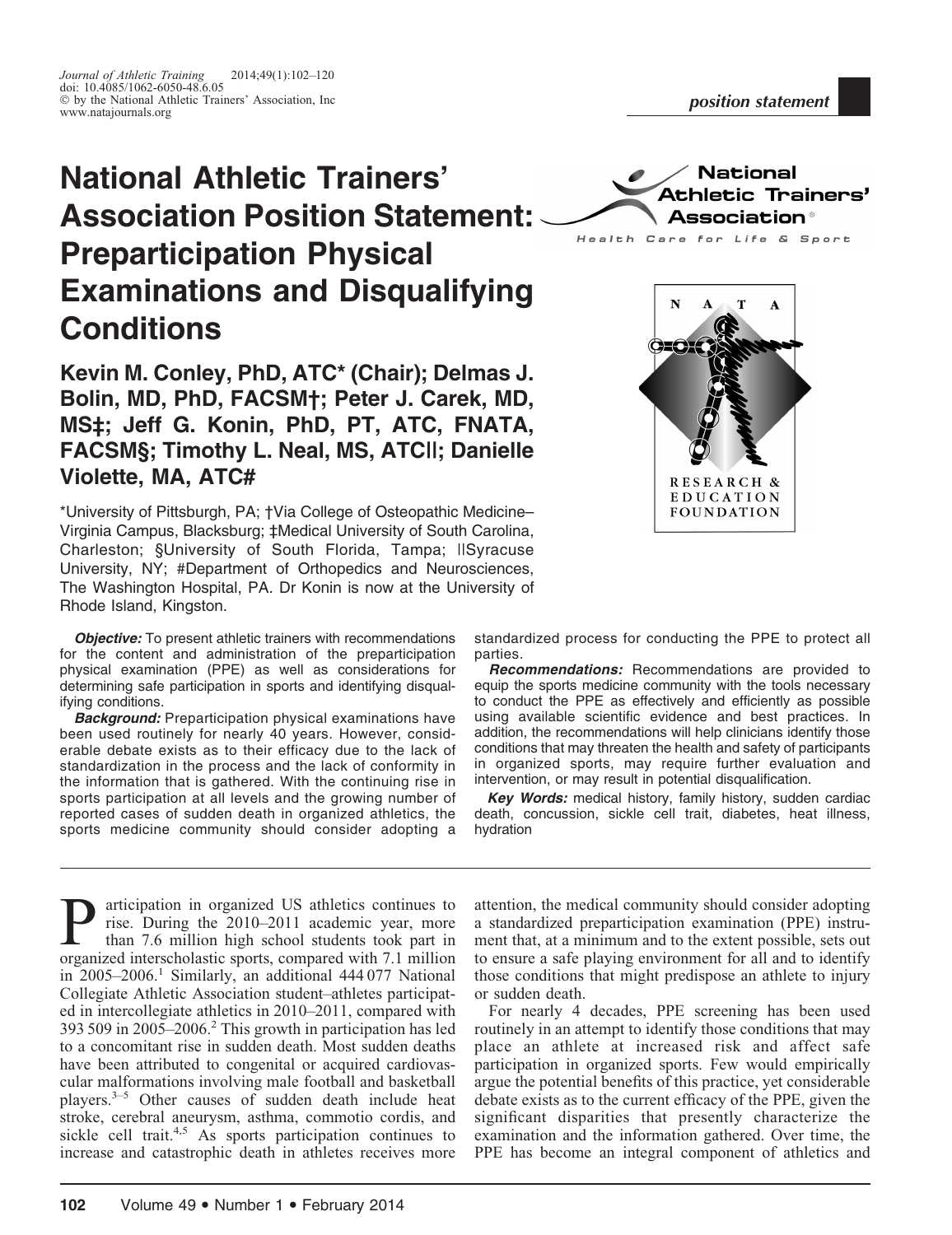#### Table 1. Strength of Recommendation Taxonomy (SORT)<sup>a</sup>

| Strength of<br>Recommendation | Definition                                                                                                                                                                                                                            |  |
|-------------------------------|---------------------------------------------------------------------------------------------------------------------------------------------------------------------------------------------------------------------------------------|--|
| A                             | Recommendation based on consistent and good quality experimental evidence (morbidity, mortality, exercise and<br>cognitive performance, physiologic responses).                                                                       |  |
| в                             | Recommendation based on inconsistent or limited quality experimental evidence.                                                                                                                                                        |  |
| С                             | Recommendation based on consensus; usual practice; opinion; disease-oriented evidence <sup>b</sup> ; case series or studies<br>of diagnosis, treatment, prevention, or screening; or extrapolations from quasi-experimental research. |  |

a Reprinted with permission from Ebell MH, Siwek J, Weiss BD, et al, Strength of Recommendation Taxonomy (SORT): A Patient-Centered Approach to Grading Evidence in the Medical Literature, 2004;69(3):548-556, Am Fam Physician. Copyright 2004 American Academy of Family Physicians. All Rights Reserved.<sup>14</sup>

**b** Patient-oriented evidence measures outcomes that matter to patients: morbidity, mortality, symptoms improvement, cost reduction, and quality of life. Disease-oriented evidence measures intermediate, physiologic, or surrogate end points that may or may not reflect improvements in patient outcomes (eg, blood pressure, blood chemistry, physiologic function, pathologic finding).

sports medicine programs; however, the lack of standardization in the process has created confusion. In addition, the failure to adequately define the primary objectives of the PPE has led to the consensus that, in its current form, the PPE does not address the ultimate goal of protecting the health and safety of the player.

The American Medical Association Group on Science and Technology<sup>6</sup> has asserted that every physician has 2 responsibilities to an athlete during the PPE: ''(1) to identify those athletes who have medical conditions that place them at substantial risk for injury or sudden death and to disqualify them from participation or ensure they receive adequate medical treatment before participation and (2) to not disqualify athletes unless there is a compelling medical reason.'' As the PPE has evolved over the years, it has become increasingly difficult to meet these standards given the many objectives that have been proposed for the screening instrument. Originally, the primary objectives of the PPE were to (1) detect life-threatening or disabling conditions, (2) identify those conditions that predispose the athlete to injury or disability, and (3) address legal and insurance requirements.<sup>7,8</sup> Today, however, those entities charged with developing and revising the PPE (eg, state high school athletic associations, medical associations, state education departments, state health departments, legisla $tors)$ <sup>9</sup> often have different missions, and as a result, they have sought to influence the makeup of the PPE to address their specific interests. This has led to the identification of a number of secondary objectives, including but not limited to documenting athletic eligibility, obtaining parental consent for participation and emergency treatment, and improving athlete performance.<sup>9</sup> Most notably, the PPE represents the sole source of medical evaluation for 30% to 88% of children and adolescents annually $10,11$  and an opportunity to identify conditions that, although not necessarily related to or requiring restriction from athletic participation, nonetheless call for additional follow-up.<sup>9</sup> Some authors $12$  have advocated this practice to evaluate the general health of the athlete and to provide an opening to discuss high-risk behaviors, preventive care measures, and nonathletic concerns. Others oppose this view, stating that the PPE ''should not be the sole component of health care for athletes''<sup>6</sup> and that the PPE can only be effective if the goals remain specific and properly directed toward the demands of sport participation.<sup>6,13</sup>

## RECOMMENDATIONS

Based on current scientific evidence and established best practices, the National Athletic Trainers' Association (NATA) has developed the following PPE guidelines, designed to apply regardless of the sport or an athlete's performance goals. The NATA also identifies those conditions that may threaten the health and safety of those who are active in organized sports, may require further evaluation and intervention, or may result in potential disqualification. The recommendations are categorized using the Strength of Recommendation Taxonomy criterion scale proposed by the American Academy of Family Physicians<sup>14</sup> based on the level of scientific data found in the literature (Table 1).

## Medical and Family History

- 1. A comprehensive medical and family history should be obtained from each participant. This is the cornerstone of the PPE and should take into account the areas of greatest concern for sport participation: specifically, the American Heart Association recommendations for preparticipation cardiovascular screening of competitive athletes (Table  $2)$ .<sup>4,15</sup> Strength of Recommendation: B
- 2. The medical and family history provided by the athlete and the parents or guardians should always be reviewed carefully. Both parties should be questioned and specific answers confirmed because the source that provides the most accurate history is unclear.<sup>16,17</sup> Strength of Recommendation: C
- 3. Musculoskeletal injury is a common cause for restriction or disqualification of an athlete, so the medical history should attempt to detect any underlying condition that might predispose an athlete to injury. Special attention in the examination should be given to any areas that have been injured or undergone surgery.<sup>18–21</sup> Strength of Recommendation: B

# Physical Examination

## General Health Screening.

4. For the PPE, a limited general physical examination is recommended. The screening physical should include vital signs (eg, height, weight, and blood pressure); visual acuity testing; cardiovascular, neurologic, and general medical (eg, pulmonary, abdominal, skin, genitalia [for males]) examination; and musculoskeletal examination. Further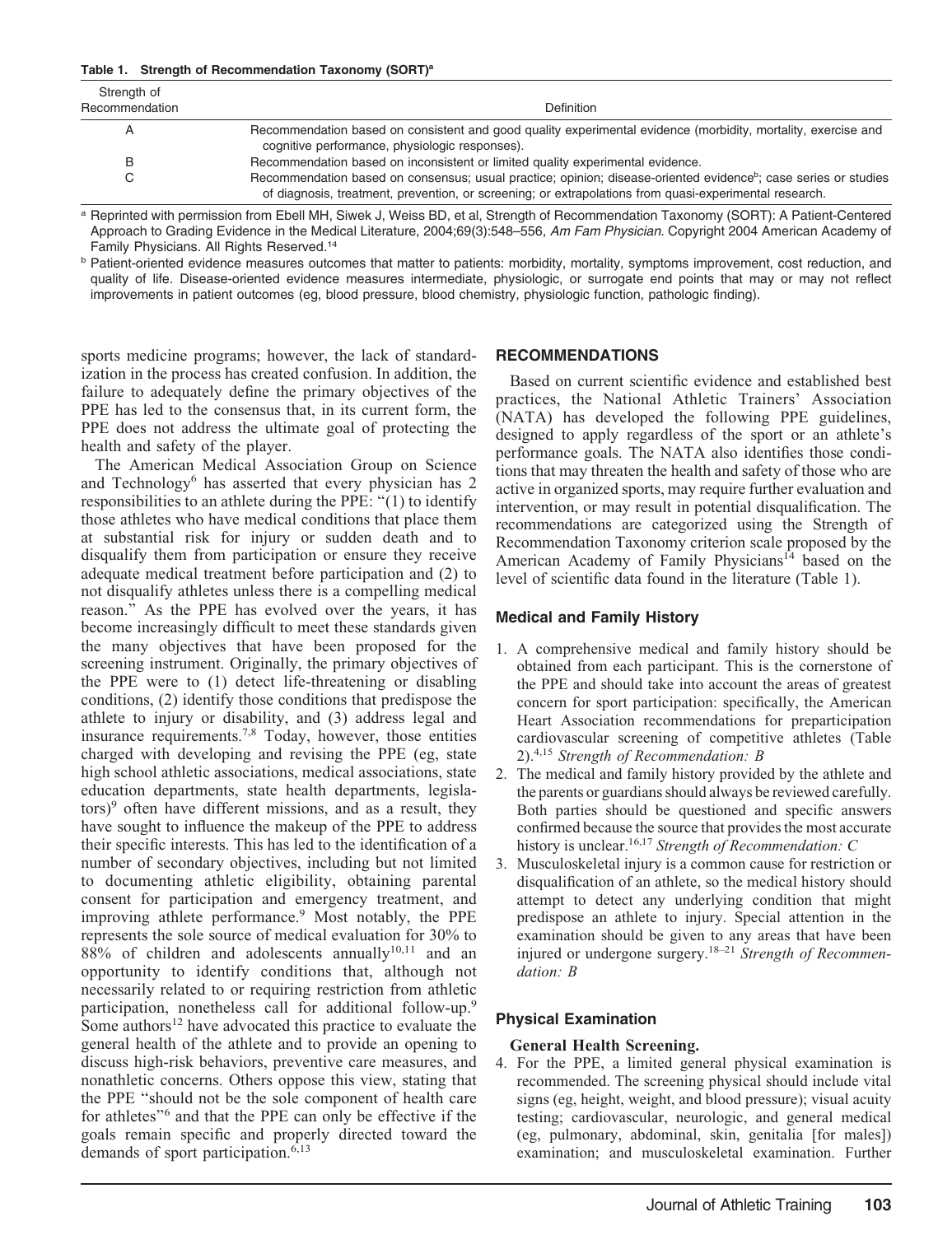#### Table 2. The 12-Element American Heart Association Recommendations for Preparticipation Cardiovascular Screening of Competitive **Athletes<sup>a</sup>**

Medical history<sup>b</sup>

- Personal history
	- 1. Exertional chest pain/discomfort
	- 2. Unexplained syncope/near syncope<sup>c</sup>
	- 3. Excessive exertional and unexplained dyspnea/fatigue, associated with exercise
	- 4. Prior recognition of a heart murmur
	- 5. Elevated systemic blood pressure

Family history

- 6. Premature death (sudden and unexpected, or otherwise) before age 50 y due to heart disease, in  $>1$  relative
- 7. Disability from heart disease in a close relative age  $<$  50 y
- 8. Specific knowledge of certain cardiac conditions in family members: hypertrophic or dilated cardiomyopathy, long-QT syndrome or other ion channelopathies, Marfan syndrome, or clinically important arrhythmias

Physical examination

9. Heart murmur<sup>d</sup>

- 10. Femoral pulses to exclude aortic coarctation
- 11. Physical stigmata of Marfan syndrome
- 12. Brachial artery blood pressure (sitting position)<sup>e</sup>

a Reprinted with permission from Maron BJ, Thompson PO, Ackerman MJ, et al, Recommendations and considerations related to preparticipation screening for cardiovascular abnormalities in competitive athletes: 2007 update. Circulation. 2007;115(12):1643-1655.4 **b** Parental verification is recommended for high school and middle school athletes.

- <sup>c</sup> Judged not to be channelopathies (vasovagal); of particular concern when related to exertion.
- <sup>d</sup> Auscultation should be performed in both supine and standing positions (or with Valsalva maneuver), specifically to identify murmurs of dynamic left ventricular outflow tract obstruction.
- <sup>e</sup> Preferably taken in both arms.

examination should be based on issues uncovered during the history.<sup>7,15</sup> Strength of Recommendation:  $C$ 

#### Cardiovascular Screening.

- 5. Specific questions regarding risk factors and symptoms of cardiovascular disease should be asked during the history portion of the PPE (Table 3).<sup>18</sup> A positive response to any question should be confirmed and further evaluation conducted if necessary. Strength of Recommendation: C
- 6. Auscultation of the heart should be performed initially with the patient in both the standing and supine positions. Auscultation should also occur during various maneuvers (eg, squat to stand, deep inspiration, Valsalva), because these maneuvers can clarify the type of murmur.<sup>22</sup> Strength of Recommendation: C
- 7. Noninvasive cardiac testing (eg, electrocardiography [ECG], echocardiography, exercise stress testing) is not a routine aspect of the screening PPE unless warranted by findings from the personal and family history.<sup>4,5</sup> Strength of Recommendation: B

#### Neurologic Screening.

8. If the athlete has a history of concussion, seizure disorder, cervical spine stenosis, or spinal cord injury, a thorough neurologic assessment is necessary.<sup>20,22–24</sup> Strength of Recommendation: C

#### Orthopaedic Screening.

9. The musculoskeletal history screening and examination can be combined for asymptomatic athletes with no previous injuries (Table 4).<sup>18</sup> With an accurate history, the clinician can detect more than 90% of significant musculoskeletal injuries; the screening physical examination is 51% sensitive and 97% specific.<sup>18,19,25,26</sup> If the player has either a previous injury or other signs or symptoms (eg, pain or tenderness; asymmetric muscle bulk, strength, or range of motion; or any obvious deformity) detected during the general screening examination or history, the relevant elements of a site-specific

examination should be performed. Strength of Recommendation: A

#### General Medical Screening.

- 10. The use of routine laboratory or other screening tests such as urinalysis, complete blood count, chemistry profile, lipid profile, ferritin level, or spirometry during the PPE is not supported by current studies.<sup>15,18,27,28</sup> Strength of Recommendation: B
- 11. If the athlete has a history of anemia, then hemoglobin and ferritin levels should be measured.<sup>29,30</sup> Strength of Recommendation: C
- 12. For females who have abnormal menstrual cycles or a personal history of anemia or who are taking iron or other medications, a more detailed laboratory follow-up is warranted.<sup>31</sup> Strength of Recommendation: C
- 13. Athletes with diabetes mellitus type 1 or type 2 should be routinely evaluated for foot conditions (ie, sensory

#### Table 3. Questions Regarding Presence of Cardiovascular Risk **Factors<sup>a</sup>**

Have you ever passed out during or after exercise? Have you ever been dizzy during or after exercise? Have you ever had chest pain during or after exercise? Do you get tired more quickly than your friends do during exercise? Have you ever had racing of your heart or skipped heartbeats? Have you ever been told you have high blood pressure or high cholesterol?

Have you been told you have a heart murmur?

- Has any family member or relative died of heart problems of heart problems or of sudden death before age 50?
- Have you had a severe viral infection (for example, myocarditis or mononucleosis) within the last month?
- Has a physician ever denied or restricted your participation in sports for any heart problem?

<sup>a</sup> Reprinted with permission from Carek PJ, Mainous AG, A thorough yet efficient exam identifies most problems in school athletes. The J Fam Pract. 2003;52(2):127–134, Quadrant Health-Com Inc.<sup>18</sup>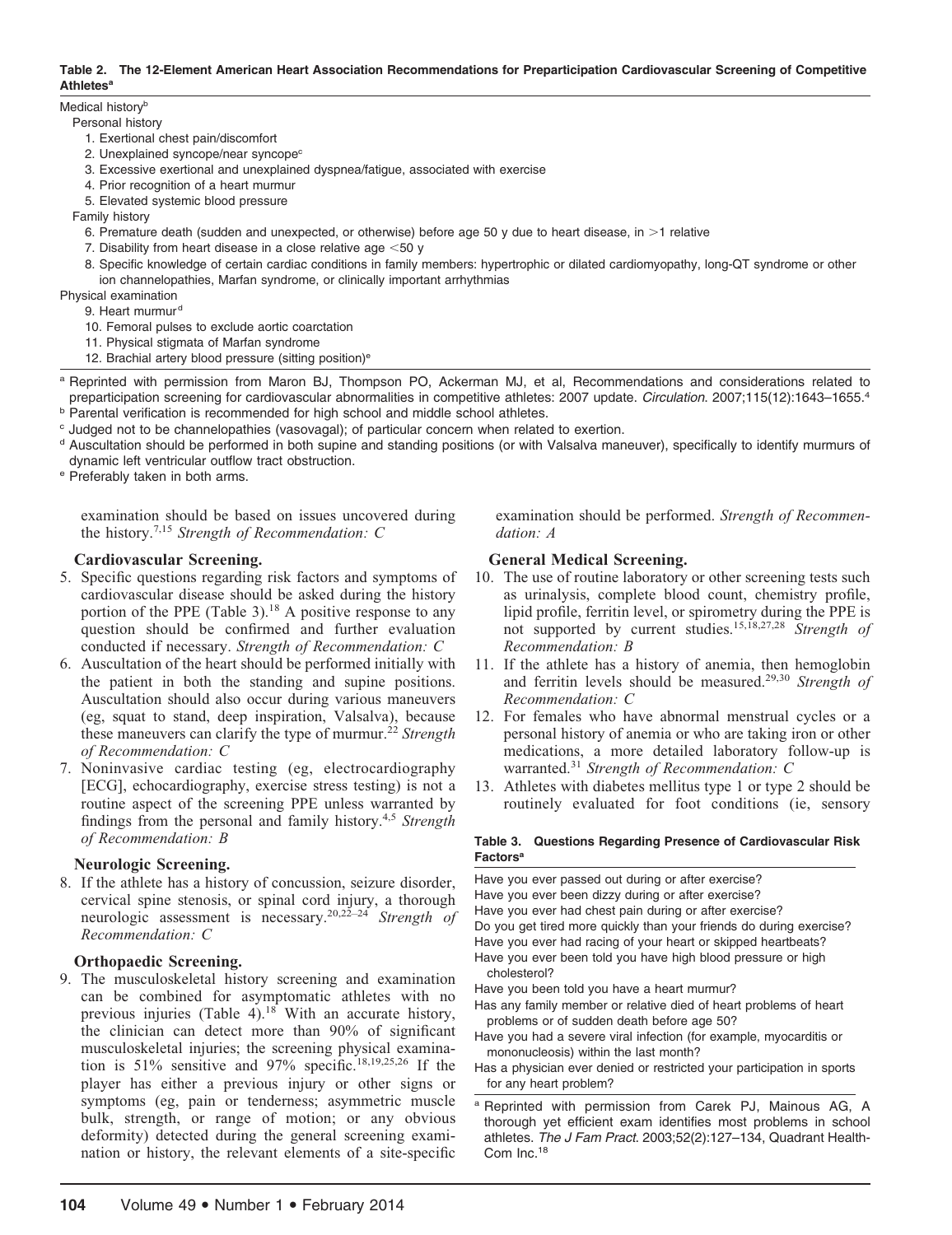#### Table 4. The 90-Second Musculoskeletal Screening Examination<sup>a</sup>

| Instruction                                                         | Observation                                       |  |
|---------------------------------------------------------------------|---------------------------------------------------|--|
| Stand facing examiner                                               | Acromioclavicular joints: general habitus         |  |
| Look at ceiling, floor, over both shoulders, touch ears to shoulder | Cervical spine motion                             |  |
| Shrug shoulders (resistance)                                        | Trapezius strength                                |  |
| Abduct shoulders to 90° (resistance at 90°)                         | Deltoid strength                                  |  |
| Full external rotation of arms                                      | Shoulder motion                                   |  |
| Flex and extend elbows                                              | Elbow motion                                      |  |
| Arms at sides, elbows at 90° flexed; pronate and supinate wrists    | Elbow and wrist motion                            |  |
| Spread fingers; make fist                                           | Hand and finger motion, strength, and deformities |  |
| Tighten (contract) quadriceps; relax quadriceps                     | Symmetry and knee effusions, ankle effusion       |  |
| "Duck walk" away and toward examiner                                | Hip, knee, and ankle motions                      |  |
| Back to examiner                                                    | Shoulder symmetry; scoliosis                      |  |
| Knees straight, touch toes                                          | Scoliosis, hip motion, hamstrings tightness       |  |
| Raise upon toes, heels                                              | Calf symmetry, leg strength                       |  |

a Reprinted with permission from Carek PJ, Mainous AG, A thorough yet efficient exam identifies most problems in school athletes. The J Fam Pract. 2003;52(2):127–134, Quadrant HealthCom Inc.<sup>18</sup>

function and ankle reflexes), retinopathy, nephropathy, neuropathy, and cardiovascular disease.<sup>32</sup> Strength of Recommendation: C

- 14. An individualized diabetes management plan should be developed for each diabetic athlete to ensure safe and effective monitoring of blood glucose levels during sport participation.<sup>32</sup> Strength of Recommendation: C
- 15. Confirmatory testing is recommended for those athletes who report a history of sickle cell trait and those whose family heritage suggests higher risk. Athletes found to have sickle cell trait should be educated by the medical staff and be monitored carefully for heat- and dehydration-related concerns during training and competition.<sup>33,34</sup> Strength of Recommendation: C
- 16. Lipid profiles should be reserved for those who have a personal history of elevated cholesterol or dyslipidemia and those athletes in whom other cardiovascular risk factors have been identified (by history or examination) that require further investigation as part of a thorough medical evaluation rather than as part of the PPE.<sup>35</sup> Strength of Recommendation: C
- 17. For athletes with a history of elevated cholesterol or lipid levels, longitudinal care by the team physician includes review of previous laboratory results and appropriate management. Strength of Recommendation: C

#### Medication Use.

18. All medications and supplements currently used by the athlete should be reviewed by the examiner during the PPE.<sup>15</sup> Strength of Recommendation: C

## Nutritional Assessment.

19. Athletic trainers and those who participate in athletic health care should be familiar with the current NATA position statement that outlines the prevention, detection, and management of disordered eating in athletes.<sup>36</sup> Strength of Recommendation: B

## Heat- and Hydration-Related Illness Risk Factors.

20. Current consensus guidelines<sup> $37-39$ </sup> for heat acclimatization in secondary school athletes should be reviewed. Questions related to previous problems associated with heat acclimatization should be included in the medical history form. Strength of Recommendation: B

## Mental Health Considerations.

21. As part of the health history portion of the PPE, including questions to determine the mental health status of the athlete should be considered, along with a plan for referral and follow-up where appropriate.<sup>40–42</sup> Strength of Recommendation: C

## Administration of PPE

- 22. Privacy must be respected at all times when the findings of the PPE are communicated. Written authorization must be provided by the athlete, or the legal guardian if the athlete is a minor, before any private health information is released.<sup>15</sup> Strength of Recommendation: C
- 23. The PPE may be conducted 4 to 6 weeks before preseason training begins to allow time for proper follow-up of any findings requiring additional evaluation.15 However, it is also practical and acceptable to conduct the PPE on the day preseason training begins or the day before because athletes usually report 1 to 2 days earlier. Because of this short timeline, clearance for some athletes who require additional evaluation may be delayed. Strength of Recommendation: C
- 24. A complete PPE should be performed at each new level of participation. When warranted during interim years, a review of the medical history and subsequent evaluation should be conducted.<sup>15</sup> Strength of Recommendation: C
- 25. A standardized PPE is most desirable, and as research dictates specific recommendations for what is to be evaluated, a more standardized process should emerge. However, considerable variability still exists. The American Academy of Pediatrics<sup>15</sup> has developed a thorough document that should serve as the minimum template for a standardized PPE instrument. Strength of Recommendation: C
- 26. Both individual and multiple-station PPE screening methods can be effective and beneficial provided the appropriate personnel are available and a systematic approach is used to compile and record findings.<sup>15</sup> Strength of Recommendation: C
- 27. A licensed physician (doctor of medicine or doctor of osteopathy) is the most appropriate person to direct and conduct the PPE. When other health care providers are permitted to conduct the PPE, the same standards and expectations should be maintained in order to meet the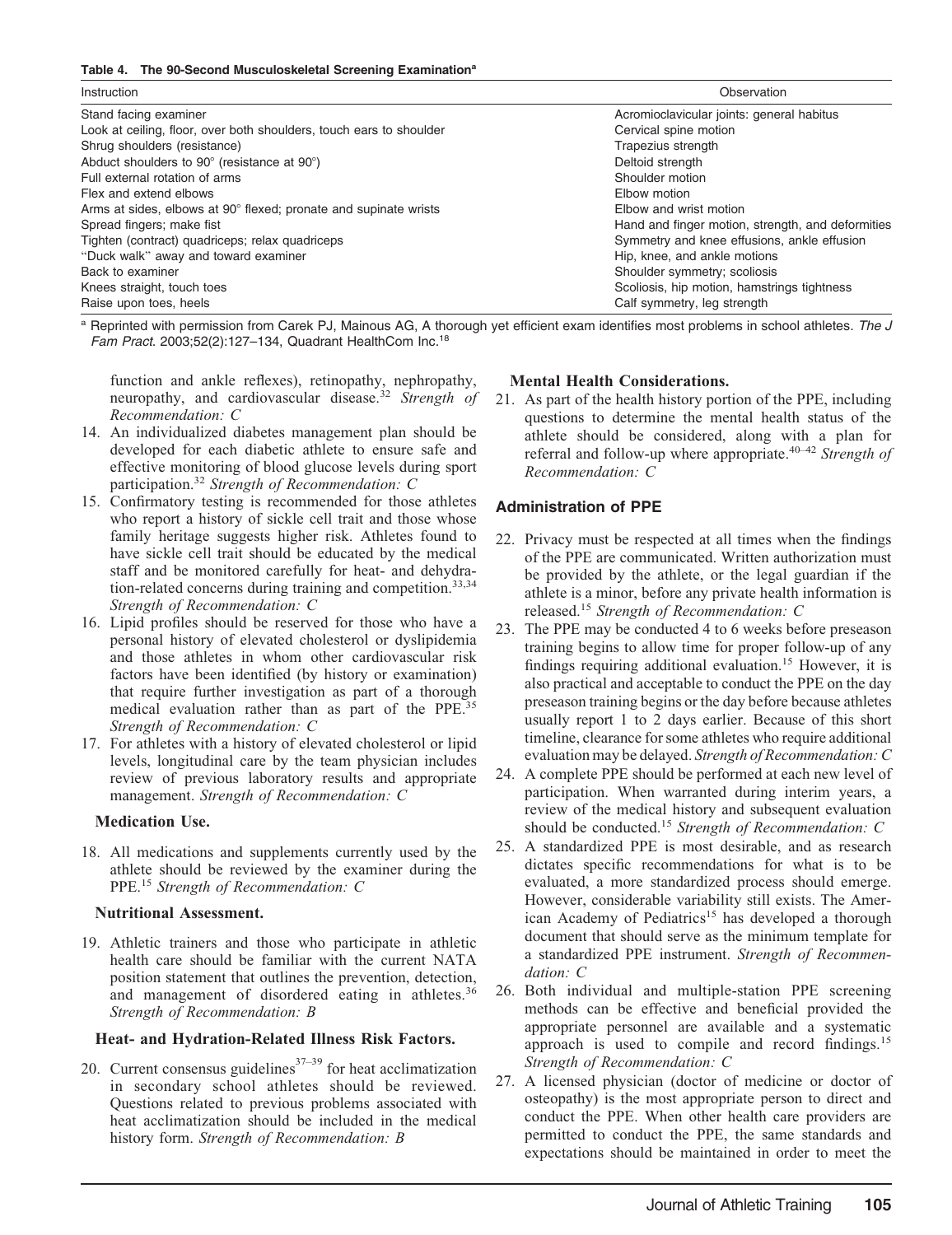goals and objectives of the screening process.15 Strength of Recommendation: C

# Determining Clearance

- 28. Clearing an athlete to participate in a sport should be based on previously published guidelines and the best evidence available.<sup>43,44</sup> Strength of Recommendation:  $C$
- 29. Team physicians and institutions have the legal right to restrict an individual from participating in athletics, provided the decision is individualized, reasonably made, and based on competent medical evidence.<sup>45,46</sup> Strength of Recommendation: C

# THE EVIDENCE: BACKGROUND AND LITERATURE REVIEW

A considerable body of work establishes the utility of the PPE when it is properly designed and administered. However, current consensus is that the lack of standardization and the disparate objectives that have shaped the PPE have rendered it less than optimally effective in meeting the ultimate goal of determining the ability of an athlete to participate safely in training and competition. Evidence to support the above-referenced recommendations and the best practices in developing and delivering a comprehensive PPE follows.

# Medical and Family History

A medical history should be obtained from each participant. A complete medical history identifies approximately 75% of problems that affect initial athletic participation and serves as the cornerstone of the PPE.<sup>10,47</sup> Unfortunately, these authors noted that the sensitivity of the recommended questionnaires is approximately 50%, far below the usual standard expected in a medical screening test.16

Most conditions requiring further evaluation or restriction are identified during the medical history aspect of the PPE process. Rifat et  $al^{48}$  noted that the history accounted for 88% of the abnormal findings and 57% of the reasons cited for activity restriction. The American Academy of Pediatrics, in the most recent edition of PPE: Preparticipation Physical Evaluation,<sup>15</sup> has developed a history form that emphasizes the areas of greatest concern for sport participation. In particular, specific questions regarding medical and family history (Table  $2)^4$  and risk factors (Table  $3)^{18,49}$  for cardiovascular disease should be asked. A positive response to any of these questions should be confirmed and additional evaluation conducted if necessary and warranted based upon further questioning. A specific, effective evaluation that should be conducted to either identify a specific cause for the condition suggested by a positive response or exclude a potentially life-threatening condition has not been delineated or studied.

The attitudes and knowledge of athletes and parents regarding the PPE appear inconsistent. Although most student–athletes do not see value in the PPE with regard to safe athletic participation, they do believe that the PPE prevents or helps to prevent injuries, and yet clear evidence to support this assumption is lacking.<sup>49</sup> Furthermore, parents and student–athletes may not provide reliable

historical information on which to base participation decisions.<sup>17</sup> For example, unreliable information may be obtained regarding cardiovascular and musculoskeletal conditions, areas related to the mortality and morbidity associated with athletic activity. Therefore, the historical information provided by a minor or college-aged athlete should be reviewed directly with the athlete during the PPE and, when possible, confirmed with a parent or guardian.

# Physical Examination

General Screening Examination. A well-established consensus<sup>15</sup> from physicians' and sports medicine groups has been published detailing the specifics of the essential components of the PPE. The US Preventive Services Task Force describes an effective screening test as satisfying 2 major requirements: (1) it must be effective for early detection and  $(2)$  it must be accurate.<sup>50</sup> That is, the test must be able to detect the target condition earlier than would be possible without screening and with sufficient accuracy to avoid producing large numbers of false-positive and falsenegative results (accuracy of screening test). The process of screening for and treating persons with early disease should improve the likelihood of favorable health outcomes (eg, reduced disease-specific morbidity and mortality) compared with treating patients when they present with signs or symptoms of the disease (effectiveness of early detection).

For the PPE, a limited physical examination is recommended. The screening physical examination should include vital signs (eg, height, weight, and blood pressure); visual acuity; and cardiovascular, pulmonary, abdominal, skin, genitalia (for males), neurologic, and musculoskeletal examination. Further examination should be based on potential concerns uncovered during the history.<sup>7,15</sup>

Although another provider may record the initial vital signs for efficiency, the data should always be reviewed by the physician. The vital sign values are for screening only and should not be used to make a diagnosis (eg, hypertension). Abnormal vital signs may be an indication to withhold clearance pending further data collection or evaluation. In addition to checking the pulse rate, the clinician should palpate the radial and femoral pulses in both extremities. Subtle cardiovascular signs may be present in pulse wave abnormalities (Table 5). $51,52$ 

The head and neck examination should include the following basic components: inspection of the head; eye gaze and vision; nose and symmetry of turbinates and septum; teeth, posterior oropharynx, and tonsils; ear canals and tympanic membranes; and palpation for enlarged cervical lymph nodes or thyroid. If symptomatic abnormalities are identified, the athlete should be referred for appropriate management.

Vision screening for athletes has become part of the comprehensive assessment of the PPE for many organizations. During the past decade, the PPE has been expanded to include vision screening as required for clearance before participation.53 The medical history form should inquire about past vision-related symptoms and interventions. Vision screening may be performed with a Snellen eye chart as part of a multistation examination: results of monocular and binocular vision testing with and without correction should be noted.<sup>54</sup> If screening uncovers a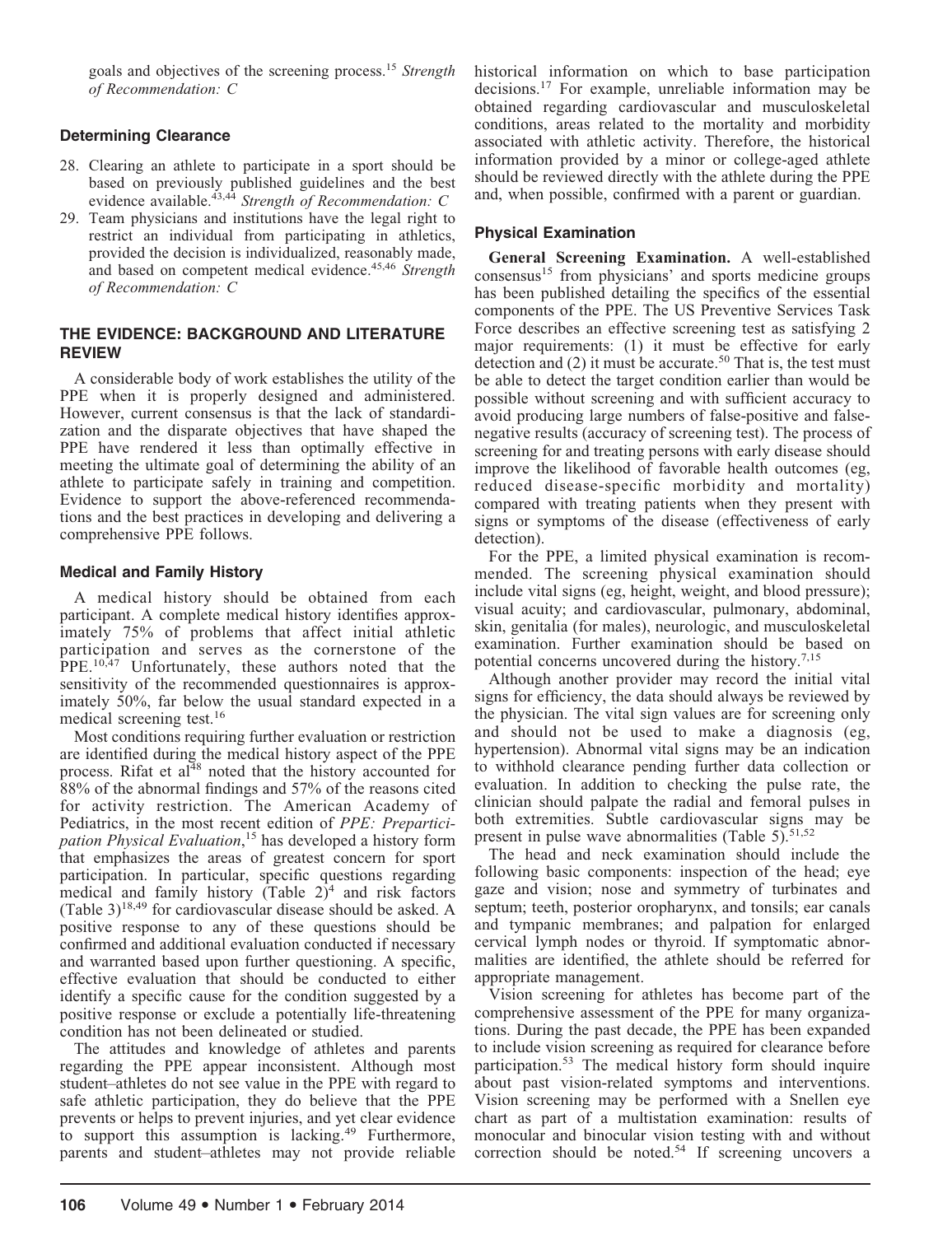Table 5. Conditions Associated with Abnormal Arterial Pulse Waves<sup>a</sup>

| Pulse Findings                                                                                    | <b>Associated Conditions</b>                                                                                                                                                                                                     |
|---------------------------------------------------------------------------------------------------|----------------------------------------------------------------------------------------------------------------------------------------------------------------------------------------------------------------------------------|
| Large-amplitude, rapidly rising pulse or "water-hammer"                                           | Hypertrophic cardiomyopathy, aortic regurgitation, severe mitral regurgitation,                                                                                                                                                  |
| pulse                                                                                             | or patent ductus arteriosus                                                                                                                                                                                                      |
| Small-amplitude, slow-rising pulse (pulsus parvus et tardus)                                      | Aortic stenosis, low cardiac output                                                                                                                                                                                              |
| Alternating strong and weak pulse (pulsus alternans)                                              | Left ventricular systolic dysfunction                                                                                                                                                                                            |
| Abnormal rate or rhythm                                                                           | Arrhythmia or conduction disturbance                                                                                                                                                                                             |
| Pulse amplitude decreases or disappears on inspiration<br>(pulsus paradoxus)<br>Double peak pulse | Cardiac tamponade, severe congestive heart failure, severe chronic<br>obstructive pulmonary disease or asthma, constrictive pericarditis<br>Aortic regurgitation with or without aortic stenosis, hypertrophic<br>cardiomyopathy |

a Reprinted with permission from Giese EA, O'Connor FG, Brennan FH, Depenbrock PJ, Oriscello RG, The athletic preparticipation evaluation: cardiovascular assessment. Am Fam Physician. 2007;75(7):1008-1014. Copyright 2007 American Academy of Family Physicians. All Rights Reserved.<sup>52</sup>

significant visual impairment or abnormality, a complete ocular examination, including dilated retinoscopy, is warranted.

In 2008, Huffman et al<sup>55</sup> defined injuries to the eye as "rare injuries and conditions" based upon data compiled from 100 high schools over the course of 2 academic years. A greater risk of eye injuries is associated with certain sports. In women's lacrosse, the rate of eye injuries has been reported as 0.43 per 1000 athlete-exposures, accounting for 11.5% of all women's lacrosse injuries. These data were collected before rule changes requiring protective goggle wear.56

A preparticipation eye examination may be helpful in identifying persons who are at risk for eye injury in highrisk activities such as basketball, water sports, baseball, and racquet sports, although many others could also be included.<sup>57</sup> Baseball has been cited as the leading cause of sport-related eye injury.58 In particular, an athlete with monocular (single-eye) function should be identified and instructed in additional precautions before being cleared to play.<sup>57</sup>

The pulmonary examination should include inspection and auscultation of both the anterior and posterior lung fields. Inspection should reveal symmetric motion of the ribs and diaphragm and may be combined with palpation. Auscultation should be performed directly against the skin in a quiet environment. The patient should take slow, deep, and quiet breaths through an open mouth. Auscultation should be done with care taken to note symmetry of breath sounds or any abnormal sounds, such as wheezing.<sup>59</sup>

The abdominal screening examination is conducted with the athlete lying supine. Auscultation for bowel sounds should be performed first to avoid palpation-induced cessation of sounds. The 4 abdominal quadrants should be palpated to examine spleen and liver size and identify any mass or inguinal lymphadenopathy.54

In male athletes, the contents of the scrotum should be palpated and the presence of 2 descended testicles of normal structure noted; any hernias should be detected. The scrotum and hernia examination is typically performed with the patient standing. The inguinal hernia is evaluated by placing a gloved finger up through the scrotum and into the inguinal canal. Any bulge or mass detected on Valsalva maneuver or coughing suggests a hernia.<sup>54</sup> If the patient is asymptomatic but a bulge or mass is palpable, the presence of a hernia should be noted. Further evaluation can occur at the discretion of the physician.

Cardiovascular Risk Factors. In the United States, the mortality associated with athletic participation is most often the result of acute sudden cardiac death (SCD), a condition that occurs in about 0.5 per 100 000 high school athletes per academic year or 1 in 60 000 participants over a 3-year high school period. $60,61$  As such, the cardiovascular examination requires further consideration.

In the United States, the most common cause of SCD in young athletes is hypertrophic cardiomyopathy (HCM), followed by congenital coronary artery anomalies, particularly those of abnormal aortic sinus origin (Figure).<sup>4,60,62–66</sup> Hypertrophic cardiomyopathy is a primary familial malformation with heterogeneous clinical and morphologic expression, complex pathophysiology, and a diverse clinical course.67 The most characteristic morphologic feature of this disease is symmetric thickening of the left ventricular wall associated with a nondilated cavity. The most common congenital malformation of the coronary arteries is anomalous origin of the left main coronary artery from the right (anterior) sinus of Valsalva.<sup>60,63</sup>

In addition to HCM and congenital coronary artery anomaly, other causes of SCD in athletes include myocarditis, Marfan syndrome, valvular heart disease, dilated cardiomyopathy, premature coronary artery disease, and myocardial bridge. $3,68$  Although these conditions individually account for 5% or fewer of athletic-related SCD cases, the following conditions together cause about 40% of cases: aortic rupture and Marfan syndrome, myocarditis ( $\leq$ 5%), and dilated cardiomyopathy (0%– 4%).69 Mitral valve prolapse is possibly the most common cardiac abnormality in the general population  $(1\textdegree -3\textdegree)$  and is reported to be a cause of SCD in young athletes, although with highly variable rates, ranging from  $0.7\%$  to  $10\%$ .<sup>3,60,70</sup> The relationship between mitral valve prolapse and SCD is not completely known. Exertional syncope, family history of SCD, and severe mitral regurgitation in individuals with mitral valve prolapse are believed to further increase the athlete's risk and justify restricted sport participation.71 In a small subset of young athletes who have died suddenly (2%–5%), no structural cardiac abnormalities could be detected despite careful examination of the heart at autopsy.68,72

Screening for predisposing conditions is severely limited by several factors: the low prevalence of relevant cardiovascular lesions in the general youth population; the low risk of sudden death, even among persons with an unsuspected abnormality; and the relatively large size of the competitive athletic population.<sup>6,60</sup> An estimated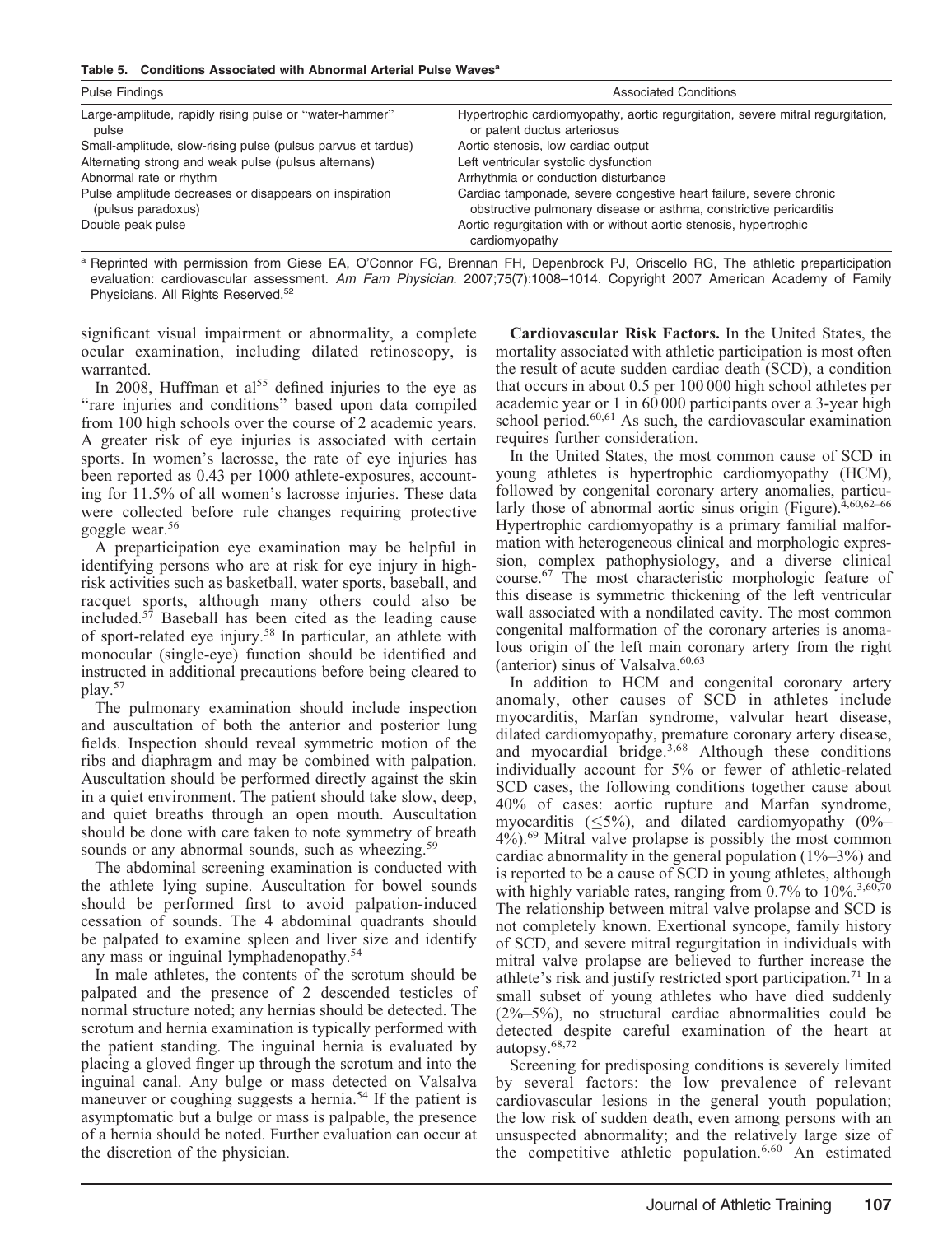

Figure. Distribution of cardiovascular causes of sudden death in 1435 young competitive athletes. From the Minneapolis Heart Institute Foundation Registry, 1980–2005. ARVC indicates arrhythmogenic right ventricular cardiomyopathy; AS, aortic stenosis; CAD, coronary artery disease; C-M, cardiomyopathy; HD, heart disease; LAD, left anterior descending; LVH, left ventricular hypertrophy; and MVP, mitral valve prolapse. Reprinted with permission from Maron BJ, Thompson PO, Ackerman MJ, et al, Recommendations and considerations related to preparticipation screening for cardiovascular abnormalities in competitive athletes: 2007 update. Circulation. 2007;115(12):1643–1655.4

200 000 children and adolescents would have to be screened with currently available techniques to detect the 500 athletes who are at risk for SCD and the 1 individual who would actually experience it.<sup>73</sup>

At present, the common cardiac conditions that limit athletic participation are rarely detected during the PPE. The most prevalent congenital heart diseases (ventricular septal defect, atrial septal defect, patent ductus arteriosus, pulmonic stenosis, and aortic stenosis) are generally recognized early in life and are therefore unlikely to be first detected during the PPE.<sup>74</sup> Even when cardiac abnormalities are detected, the findings leading to disqualification are most often rhythm and conduction abnormalities, valvular abnormalities, and systemic hypertension, which are not the cardiac abnormalities associated with SCD in athletes.<sup>70,75</sup> In an analysis of 125 408 athletes, 3190 (2.5%) were disqualified.<sup>76</sup> Cardiovascular abnormalities (eg, arrhythmias, valvular abnormalities [including mitral valve prolapse], hypertension) led to disqualification in one-half of affected individuals. Less frequent abnormalities resulting in disqualification included congenital, rheumatic, or ischemic disease; pericarditis; and cardiomyopathy.

Auscultation of the heart should be performed initially by a physician with the patient in both standing and supine position. Auscultation should also occur during various maneuvers (eg, squat to stand, deep inspiration, Valsalva) that may alter the intensity of the murmur and assist in clarifying the underlying cardiac abnormality.<sup>22</sup> Any systolic murmur grade 3 through 6 or louder, any murmur that disrupts normal heart sounds, any diastolic murmur, or any murmur that intensifies with the previously described maneuvers should be evaluated further with diagnostic studies (eg, ECG, echocardiography) or consultation before participation. Sinus bradycardia and systolic murmurs are common, occurring in more than 50% and between 30% and 50% of athletes, respectively, and may not warrant further evaluation in the asymptomatic athlete.<sup>77</sup> The  $S_3$  and S4 heart sounds are also common in asymptomatic athletes without underlying heart disease.<sup>77,78</sup>

Noninvasive cardiac testing (eg, ECG, echocardiography, exercise stress testing) is not considered a routine aspect of the screening PPE.<sup>15</sup> Such testing is not cost-effective in a population at relatively low risk for cardiac abnormalities, and it cannot consistently identify athletes at actual risk.71,79–82 A high proportion of normal athletes have left ventricular hypertrophy or left and right atrial enlargement, resulting in abnormal ECGs with increased voltage, repolarization changes, and Q waves, as well as resting bradycardia and abnormal atrioventricular conduction.<sup>83</sup> The sensitivity of ECG in identifying significant cardiovascular disease was 50%, and the positive predictive value was 7%.82

Maron et  $al^{84}$  found that including ECG as a primary screening test in a large group of intercollegiate competitive athletes did not appreciably enhance the sensitivity of an informed history and physical examination in detecting significant cardiovascular disease. Furthermore, ECG was responsible for a large number of false-positive observations. In a review of 2 large registries comprising young competitive athletes who died suddenly, Basso et al<sup>63</sup> reported that standard ECG testing under resting or exercise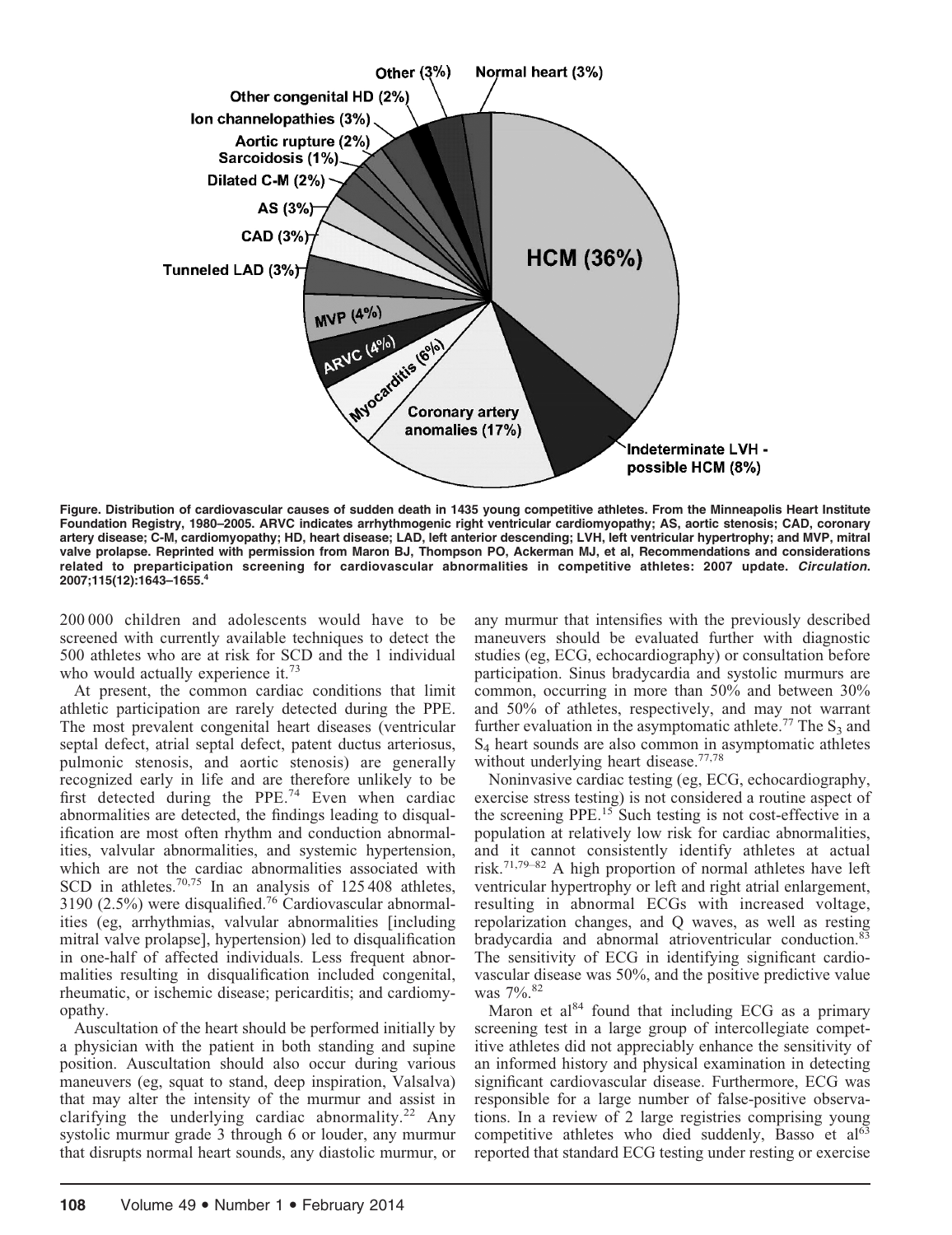conditions was unlikely to provide clinical evidence of myocardial ischemia and would not be reliable as a screening test in large athletic populations.

A benefit of an initial cardiovascular screening protocol that includes family and personal history, physical examination, basal 12-lead ECG, and limited exercise testing has been identified.70 The authors stated that HCM was an uncommon cause of death in young competitive athletes and suggested that recognizing and disqualifying affected competitive-sport athletes during the PPE might have prevented sudden death due to HCM. The rate of sudden death was greater for athletes than for controls in this study. Of note, more than 25% of nonathletes experiencing sudden death had an ''other'' or unidentified cause (compared with 10% of athletes), making comparisons difficult.

The incidence of SCD in young competitive athletes substantially declined in the Veneto region of Italy after the introduction of a nationwide systemic screening, from 3.6 per 100 000 person-years to 0.4 per 100 000 person-years.<sup>85</sup> As noted by Thompson and Levine,<sup>86</sup> the limitations of this study included the following: a population-based observational report and not a temporally controlled comparison of screening versus nonscreening in athletes; separate analysis of the routine use of ECG compared with more limited screening versus nonscreening in athletes; and, compared with other studies, the relatively high annual death rate before the program at 1 per 27 000 athletes and the lowest annual death rate achieved with screening of 0.4 deaths per 100 000 person-years. In addition, the occurrence rates for this study included all events, not only those associated with exertion. Finally, the screening ECG resulted in an 8%–9% false-positive rate, a rate similar to that in a previously discussed study.<sup>70</sup>

In a prospective study<sup>80</sup> of 5600 high school–aged athletes, ECG was more sensitive in detecting cardiovascular abnormalities requiring further testing before clearance than cardiac history, auscultation or inspection, or blood pressure measurement. Although athletes with cardiovascular conditions such as arrhythmias, conduction abnormalities, hypertension, or severe aortic root regurgitation were not cleared, no athlete in this study was diagnosed with HCM. Compared with a specific cardiovascular history and physical examination (\$84 000) and 2 dimensional echocardiography (\$200 000), 12-lead ECG (\$44 000) was the most cost-effective preparticipation cardiovascular screening method per year of life gained.47,81

Although ECG has not been consistently demonstrated as an effective screening tool during the PPE, the results may have some benefit in specific cases. As noted by Maron et al,84 abnormal ECG is common in conditions such as HCM (in which as much as 90% of ECG is abnormal), myocarditis, arrhythmogenic right ventricular dysplasia, long- and short-QT syndrome, congenital atrioventricular block, Brugada syndrome, and pre-excitation syndrome. Other conditions associated with sudden death during exertion, such as Marfan syndrome, coronary artery anomalies, and catecholamine-induced ventricular tachycardia, might not be detected with resting ECG. In a casecontrol study<sup>87</sup> from a database of  $12,550$  trained athletes, 81 athletes without apparent cardiac disease but with ECG characterized by a specific abnormality (diffusely distrib-

uted and deeply inverted T waves) were identified. Of these athletes with abnormal ECG, 5 (6%) were ultimately proved to have cardiomyopathy, including 1 death from arrhythmogenic right ventricular dysplasia. In contrast, none of the 229 controls had a cardiac event or received a diagnosis of cardiomyopathy  $9 \pm 3$  years after the initial evaluation. Finally, Pelliccia et al82 noted that ECG maintains a high predictive negative value (about 96%), indicating that normal ECG reflects a low likelihood of cardiac disease.

Echocardiography and stress testing are the most commonly recommended diagnostic tests for patients with an abnormal cardiovascular history or examination. With the assistance of clinical information, echocardiography has distinguished nonobstructive HCM from the athletic heart syndrome.<sup>75,88</sup>

Unfortunately, ECG lacks specificity in diagnosing HCM and identifying the patients with HCM at risk for SCD. Pelliccia et  $a^{82}$  found that a substantial minority of participants (11%) had a clinically significant increased ventricular wall thickness, which made clinical interpretation of the echocardiographic findings difficult in individual athletes. Furthermore, some patients with HCM tolerate particularly intense athletic training and competition for many years and even maintain high levels of achievement without incurring symptoms, disease progression, or sudden death.<sup>89</sup> Echocardiography is unable to identify these athletes.

Although screening for underlying cardiovascular disease is limited, certain triggers or risk factors are present in the athletic population. In general, sports activity in adolescents and young adults is associated with an increased risk of sudden death (relative risk = 2.5, 95% confidence interval = 1.8, 3.4,  $P < .0001$ ); however, participation in sports is not believed to be a cause of the greater mortality. $\overline{90}$ 

Certain populations of athletes appear to be at higher risk for SCD. For instance, 4 sports (American football, basketball, track, and soccer) are associated with most of the sudden deaths. Additionally, approximately 90% of deaths on the athletic field have occurred in males, most of whom were African American and in high school. $61,68,91$ Interestingly, the prevalence of HCM in elite athletes is significantly less than in the general population, suggesting that the demands of strenuous exercise on the cardiovascular system may hinder athletic activity in most individuals with HCM.<sup>9</sup>

The prevalence of underlying cardiovascular disease in athletes experiencing SCD appears to vary with ethnic background and nationality. Of 286 sport-related deaths related to cardiovascular disease, 102 athletes died of HCM, and a majority of the affected individuals (55%) were black.<sup>64</sup> The Brugada syndrome, in which right bundle branch block with persistent ST segment elevation in the right precordial leads is associated with susceptibility to ventricular tachyarrhythmias and SCD, is more prevalent in those of Asian descent.<sup>93</sup> Although HCM is the most common cause of sudden death in young athletes in the United States, arrhythmogenic right ventricular dysplasia is the most common cause of sudden death among Italian athletes.94 Arrhythmogenic right ventricular cardiomyopathy is characterized morphologically by myocyte death, with replacement by fibrous or adipose tissue (or both types) in the right ventricle. $67$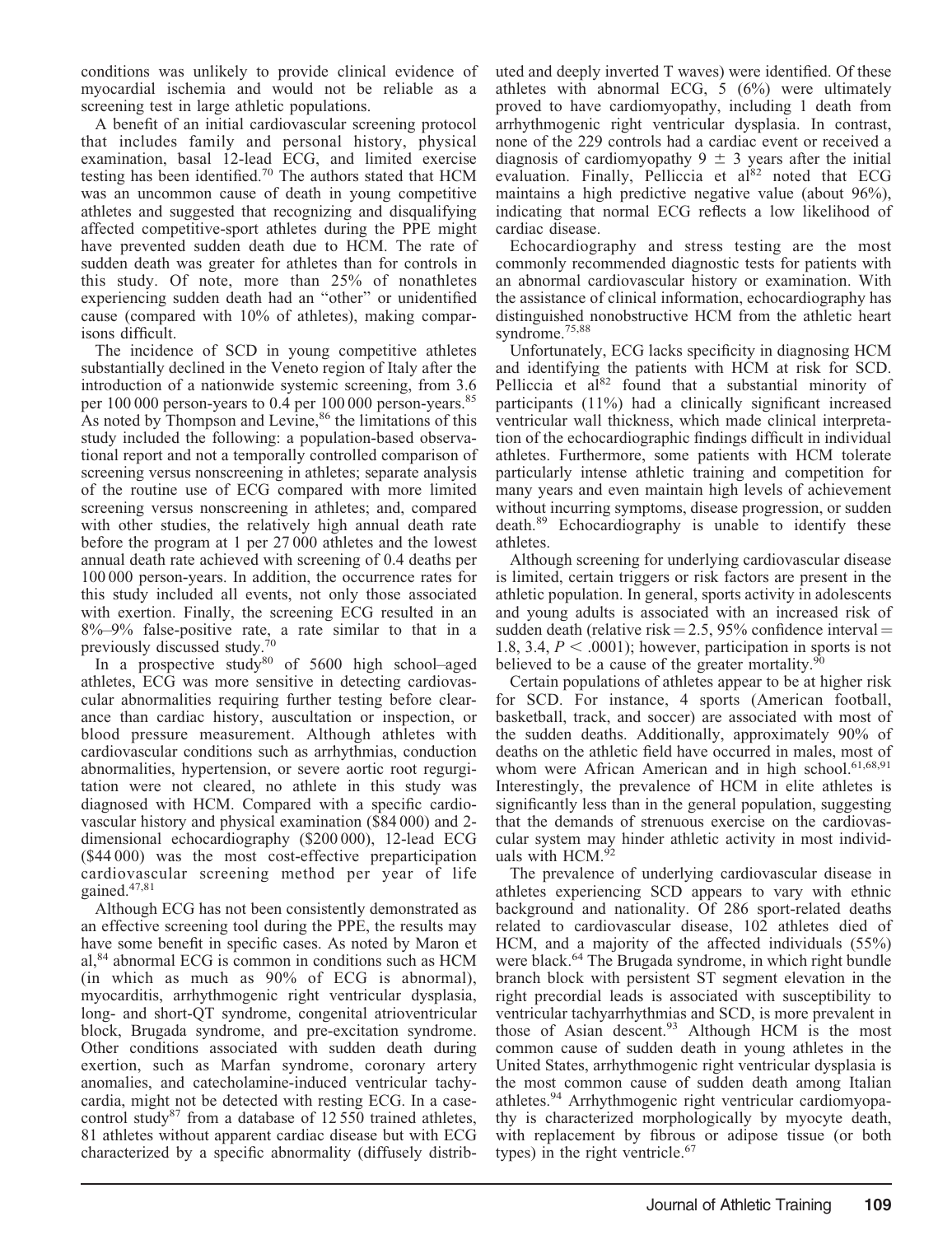The consensus panel recommendations of the 36th Bethesda Conference for eligibility and qualification of competitive athletes are predicated on the prior diagnosis of cardiovascular abnormalities and the anticipated sporting activity (Table  $6$ ).<sup>43,95</sup> However, the ways in which these diseases are identified (including through preparticipation screening) and how athletes come to be evaluated for competitive eligibility may involve several different scenarios. Athletes may be referred for assessment of clinical symptoms or signs suggesting underlying cardiovascular disease; recognition may occur in routine clinical practice, triggered by findings on history and physical examination; or young athletes may be suspected of having cardiovascular disease by virtue of formal large-population screening examinations that are customary before participation in competitive athletics.

Neurologic Screening. An athlete reporting a previous neck injury should undergo a complete neck evaluation. The athlete should be evaluated for neurologic symptoms and have full range of neck motion, good strength in neck flexion and extension, and symmetric strength on lateral flexion.<sup>23</sup> Symptoms in the arms, hands, or legs should prompt cervical radiographs, including flexion-extension views. Any concern regarding cervical stenosis should prompt further evaluation, including radiographic studies.<sup>23</sup> Players with a history of neurapraxia (eg, burner or stinger) while participating in sports can be cleared for activity if they are free of any neck or radicular pain and have full range of motion and strength. If previous transient or recurrent quadriplegia is reported, cervical radiographic studies are required before the athlete can be cleared.<sup>20,96</sup> Torg and Ramsey-Emrhein<sup>24</sup> and Torg et al<sup>97</sup> categorized a list of congenital, developmental, and postinjury lesions involving the cervical spine as absolute or relative contraindication or noncontraindication to participation in contact sports. These authors have identified spear tackler's spine as an absolute contraindication to participation.<sup>97</sup> Spear tackler's spine is defined as developmental stenosis of the cervical canal, straightening or reversal of the cervical lordotic curve, preexisting posttraumatic radiographic abnormalities of the cervical spine, and documented use of spear tackling techniques.  $24,97$ Additional spinal conditions and participation guidelines for contact sports are described in Table  $7.^{24,97}$  Contactsport activities are listed in Table 8.44

Recent attention to the potential seriousness of concussions and resultant complications has led many clinicians to ask more questions and perform further assessment during the PPE. An estimated 300 000 concussions occur annually in the United States.<sup>96</sup> Athletes with a history of concussion appear to be at higher risk for future concussions. Athletes with multiple concussions may experience long-term sequelae, and an unresolved concussion may lead to postconcussion syndrome and second-impact syndrome.19,20,22,96 Despite the lack of universal agreement as to the definition of a concussion, commonalities do exist in the clinical, pathologic, and biochemical markers used to classify the presence of a head injury.

The NATA<sup>98</sup> has previously established well-defined guidelines for the management of sport-related concussions, and sports organizations such as the National Collegiate Athletic Association<sup>34</sup> have followed suit by developing concussion-management plans. These also include recommendations for obtaining baseline normative values before the sport season, which can be used after an injury to track recovery and aid in return-to-play decisions. Additional resources such as the consensus statement<sup>99</sup> from the Fourth International Conference on Concussion in Sport held in Zurich, Switzerland, in 2012 and the position statement<sup>100</sup> of the American Medical Society for Sports Medicine provide prudent recommendations.

Because concussion is the most common head injury in contact or collision sports, any previous head trauma should be assessed. An athlete who reports a history of concussion should be assessed to ensure that all symptoms have resolved, and a complete neurologic evaluation should be performed.19,20,22,96 Many experts suggest that athletes with a history of 2 or 3 concussions without loss of consciousness or 1 or 2 concussions with loss of consciousness be referred for further evaluation. This referral usually includes neuropsychological testing, to establish neurologic function, and imaging studies. $23$  The complexity of concussions and the lack of large outcome studies have hampered the development of evidence-based management recommendations. The physician determining clearance for an athlete with a history of concussions should be familiar with the current literature and commonly referenced clinical recommendations.<sup>96</sup>

Individuals playing sports that are associated with a higher risk of concussion may be considered for baseline testing during the PPE. These sports include but are not limited to football, soccer, diving, gymnastics, baseball, softball, lacrosse, wrestling, boxing, ice hockey, skiing, cheerleading, basketball, pole vault, equestrian, and judo and martial arts. Furthermore, any athlete with a history of a concussion should undergo a preparticipation assessment. Athletes with a history of 3 or more concussions or delayed recovery may need to be considered for temporary or permanent disqualification from contact sports.<sup>98</sup>

The rationale for performing neurocognitive assessment testing during the PPE is to establish individual baseline measures before any head injury as an aid in diagnostic and return-to-play decision making. Baseline testing can also help to identify attention-deficit disorder and other learning disabilities as well as any residual effects of previous head injuries.98 Obtaining baseline information requires the use of objective assessment tools. Ideally, neurocognitive testing should be performed on 1 individual at a time. To ensure accurate information that can be used for baseline and return-to-play decision making, the assessment tools must be reliable and valid, and trained personnel must administer standardized instructions. Exertional testing can be conducted as a baseline data measurement and used to compare performance after a head injury.<sup>98,101-104</sup> In the absence of preinjury baseline data, postinjury assessment is compared with general population normative data. To establish the most accurate data relative to injury timelines, history questionnaires and assessment testing should be completed before participation and allowing enough time for any further assessment deemed warranted because of baseline findings; the additional assessment should be completed before the athlete is cleared to participate.

Computed tomography and magnetic resonance imaging are not suggested for general baseline screening. However, for those individuals with a history of concussion or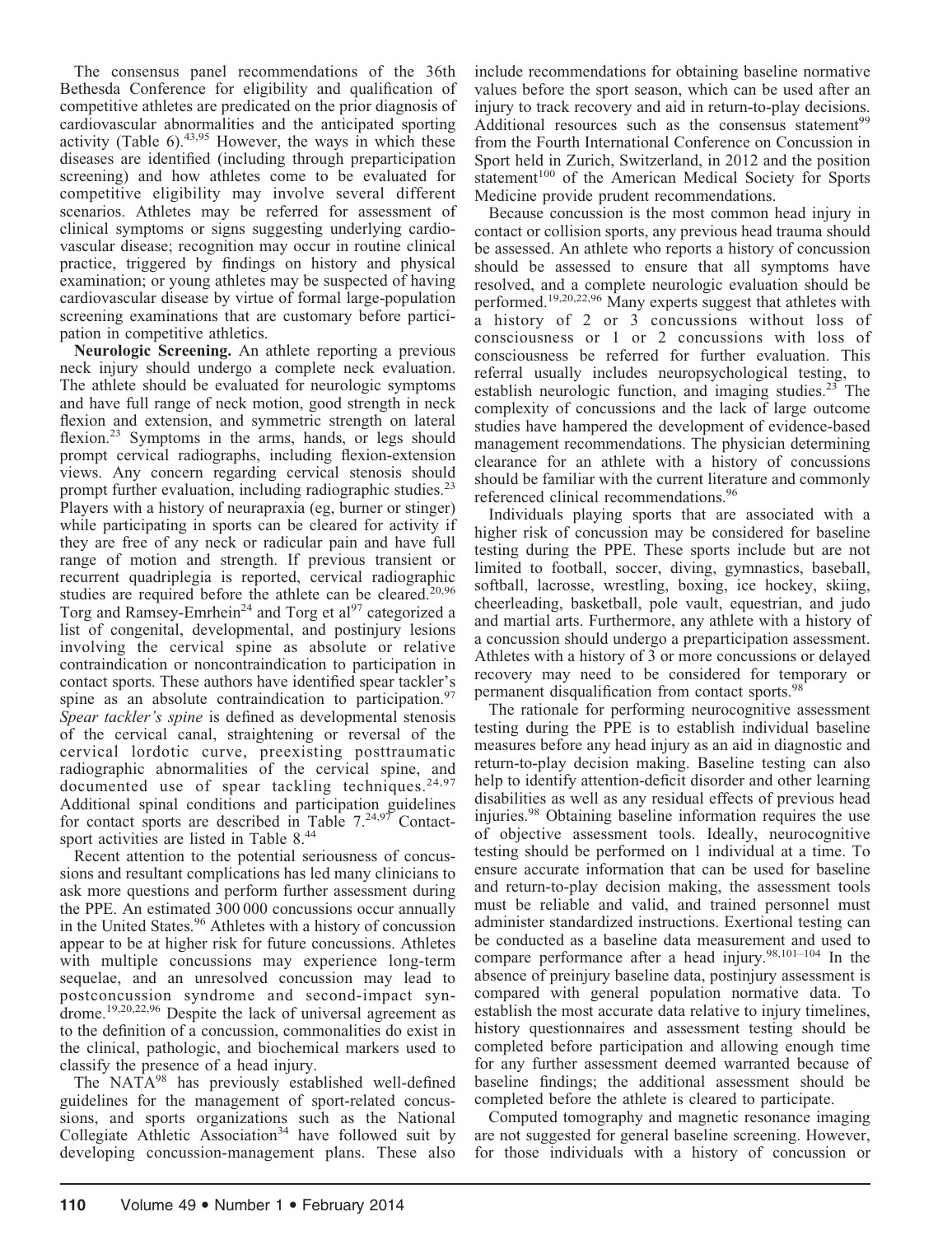**Increasing Dynamic Component** 



a Reprinted with permission from Mitchell JH, Haskell W, Snell P, Van Camp SP, Task Force 8, Classification of sports. J Am Coll Cardiol. 2005;45(8):1364–1367, Elsevier, Inc.<sup>95</sup>

delayed recovery, such imaging tests may be beneficial to assist with decision making.<sup>98</sup>

Orthopaedic Screening. Most studies have shown that musculoskeletal findings are the major category of abnormalities leading to restriction of sports activities.<sup>18–21</sup> The knee is most commonly affected, followed by the ankle.12,18,20,22 Therefore, every PPE should include a musculoskeletal component. The orthopaedic screen should be used to identify conditions that would make sports participation unsafe, giving specific consideration to the sport for which the athlete is being screened, and to facilitate conditioning programs for injury prevention.<sup>23</sup> Clearance for participation must be based on the degree and type of injury and the requirements of the sport. Participation may be possible in activities that do not directly affect the injured area. Additionally, protective padding, taping, or bracing may allow the athlete to compete safely. Along with sport participation limitations, the physician should identify appropriate strength and conditioning activities.96

Ideally, the orthopaedic PPE should take place 4 to 6 weeks before the sport season, $22,23$  but this is often not possible. However, this time frame will allow athletes to engage in conditioning programs for problem areas that can be addressed with rehabilitation.<sup>23</sup> Those conducting the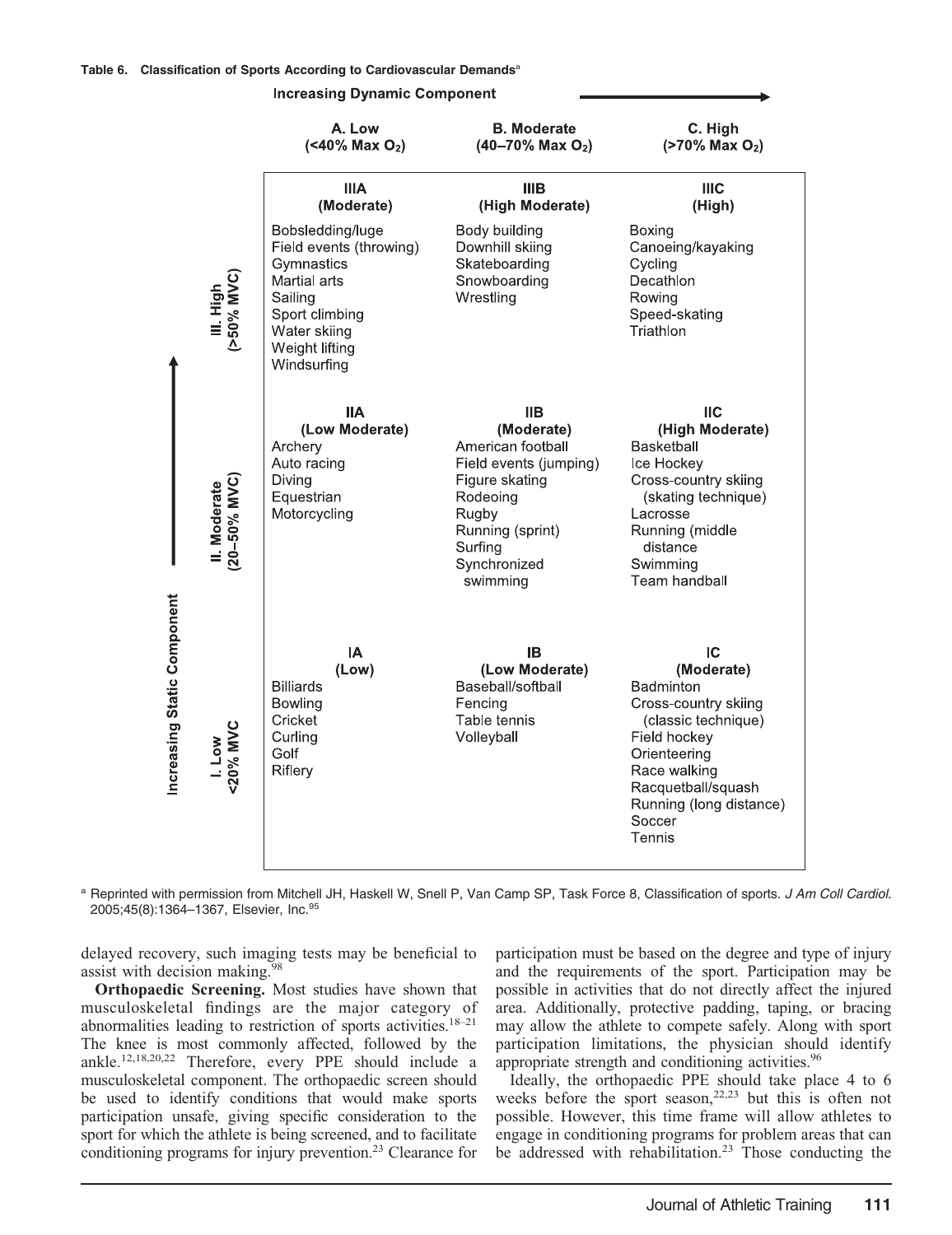PPE must take into account the time needed for follow-up examinations before the athlete can be cleared. Of the conditions identified during the PPE, 14% required followup before clearance for participation<sup>12,96</sup>; 43.2% of these were related to knee problems.<sup>105</sup> Referral is warranted when the examiner is uncertain of the athlete's ability to participate because of the injury. The referral should be made to a sports medicine specialist, but the original physician should be involved in reevaluation after the consult or required rehabilitation has been completed.<sup>96</sup>

The first component of the orthopaedic PPE is a complete history of previous injuries and surgeries. A previous musculoskeletal injury is a major risk factor for reinjury, especially if the original injury was not properly rehabilitated.12,18–20,22 Any history of injury, sprain, strain, fracture, or undiagnosed localized swelling or pain should be reported on the orthopaedic history form.<sup>96</sup> A complete history will identify approximately 75% of the problems that affect athletes and could result in restriction from sport.<sup>10,11,17–19,25</sup> If the athlete has reported a previous injury, the examining physician must inquire about the specific course of treatment and postinjury rehabilitation. This will aid the physician in determining the need for follow-up evaluation, rehabilitation, or restrictions.<sup>22</sup> Also, discrepancies are known to occur when athletes and their parents complete separate history questionnaires.<sup>17</sup> Therefore athletes, especially younger athletes, should be encouraged to complete the medical history with their parents to ensure accuracy.

The second component of the orthopaedic PPE is the physical examination. A quick 90-second screen can be used for athletes with no previous injuries (Table 4).<sup>18</sup> This screen is 51% sensitive and 97% specific for detecting injury.<sup>18,19,25,26</sup> If the athlete has a history of previous injury or other signs and symptoms of injury on the basic examination, then the screening should be supplemented with a more comprehensive site-specific evaluation.<sup>18,25,106</sup> During a more comprehensive assessment, several signs must be evaluated. There should be no joint effusion, no abnormal range of motion or symptomatic ligament instability, and at least 80% to 90% of normal strength in the affected extremity.<sup>19,20,96</sup> If any of these findings are abnormal, further treatment will be needed before the athlete can be cleared to participate. Follow-up treatment may take the form of referral to a sports specialist, diagnostic testing, or a rehabilitation program.<sup>96</sup> In addition, some authors<sup>106</sup> suggest supplementing the general orthopaedic screen with a more sport-specific musculoskeletal examination, including a thorough evaluation of the joints under the most stress for that particular sport.

Laboratory and Diagnostic Screening. The use of routine laboratory or other tests such as urinalysis, complete blood count, chemistry profile, lipid profile, ferritin level, or spirometry during the PPE has not been supported by sports medicine societies.15,18,27,28 However, several tests have been recommended for the screening process. Laboratory and other diagnostic studies should be considered based upon the results of the screening questions and physical examination findings.

Anemia. In college-level sports, anemia and iron deficiency are more common than previously thought and are probably present in a significant percentage of athletes.

Di Santolo et  $al^{107}$  evaluated the prevalence of irondeficiency anemia among nonprofessional female athletes compared with the general population. Nearly 20% of athletes in the study were anemic, and almost one-third had iron deficiency.

The role of screening for anemia remains unsettled. A complete blood count and ferritin have been recommended for all athletes entering an intense training program. In 2003, authors<sup>108</sup> of a survey of National Collegiate Athletic Association Division I-A schools found that only 43% screened for iron-deficiency anemia in female athletes. A few researchers<sup>29,30,109</sup> have prospectively screened specific populations of elite athletes. Furthermore, the effect of screening for anemia in an asymptomatic athlete is not known.

Sickle Cell Trait. Sickle cell disease is caused by a mutation in hemoglobin at the sixth amino acid, with the glutamine being replaced by a valine residue (sickle cell hemoglobin [HbS]). The resulting change in the hemoglobin molecule leads to polymerization in low oxygen conditions. This process distorts the red blood cells, leading to a ''sickle-shaped'' cell that clogs small arterioles.

Patients with sickle cell disease typically become symptomatic at a young age, whereas patients with sickle cell trait may be asymptomatic and unaware that they carry the gene. Athletes with sickle cell trait demonstrated no stress-test evidence of cardiac strain or ischemia in comparison with a normal group.110 In military recruits who experienced sudden death, the relative risk associated who experienced sudden death, the reduces that we also even the with sickle cell trait confers little risk for cardiovascular complications in most athletic contexts, several recent reports have described vaso-occlusion $112$  and sudden death associated with severe heat- and dehydration-induced sickling crisis in patients with sickle cell trait.<sup>113</sup> Recent detailed reviews<sup>30,114,115</sup> of the physiology of sickle cell trait in athletes suggest that this condition may not be benign, as previously thought, but likely confers a slightly higher risk in high-intensity sports associated with an increased chance of heat injury and dehydration.

The NATA has recommended confirming the sickle cell train ( $HbAS$ ) status of all athletes.<sup>33</sup> The prevalence of the gene is much higher in athletes of Mediterranean or African descent. At the time of the PPE, prior laboratory results should be available for review by the medical staff.

Diabetes Mellitus. The PPE should include a thorough review of the athlete's personal and family history for the presence of diabetes mellitus, type 1 or type 2. The NATA position statement<sup>32</sup> provides essential information to the athletic trainer and other health care providers for proper management of diabetic athletes who are participating in sport. Once identified, these athletes should be screened regularly for retinopathy, nephropathy, neuropathy, and cardiovascular disease, as well as sensory function of the foot and ankle reflexes. Furthermore, a diabetes care plan should be implemented to ensure safe and effective monitoring of blood glucose levels during sport participation. Finally, appropriate guidelines should be followed postinjury to mitigate the potential sequelae associated with trauma-related hyperglycemia, such as infection and poor wound and fracture healing.

Lipid Disorders. Routine screening for lipid disorders in athletes is not considered an integral aspect of the PPE.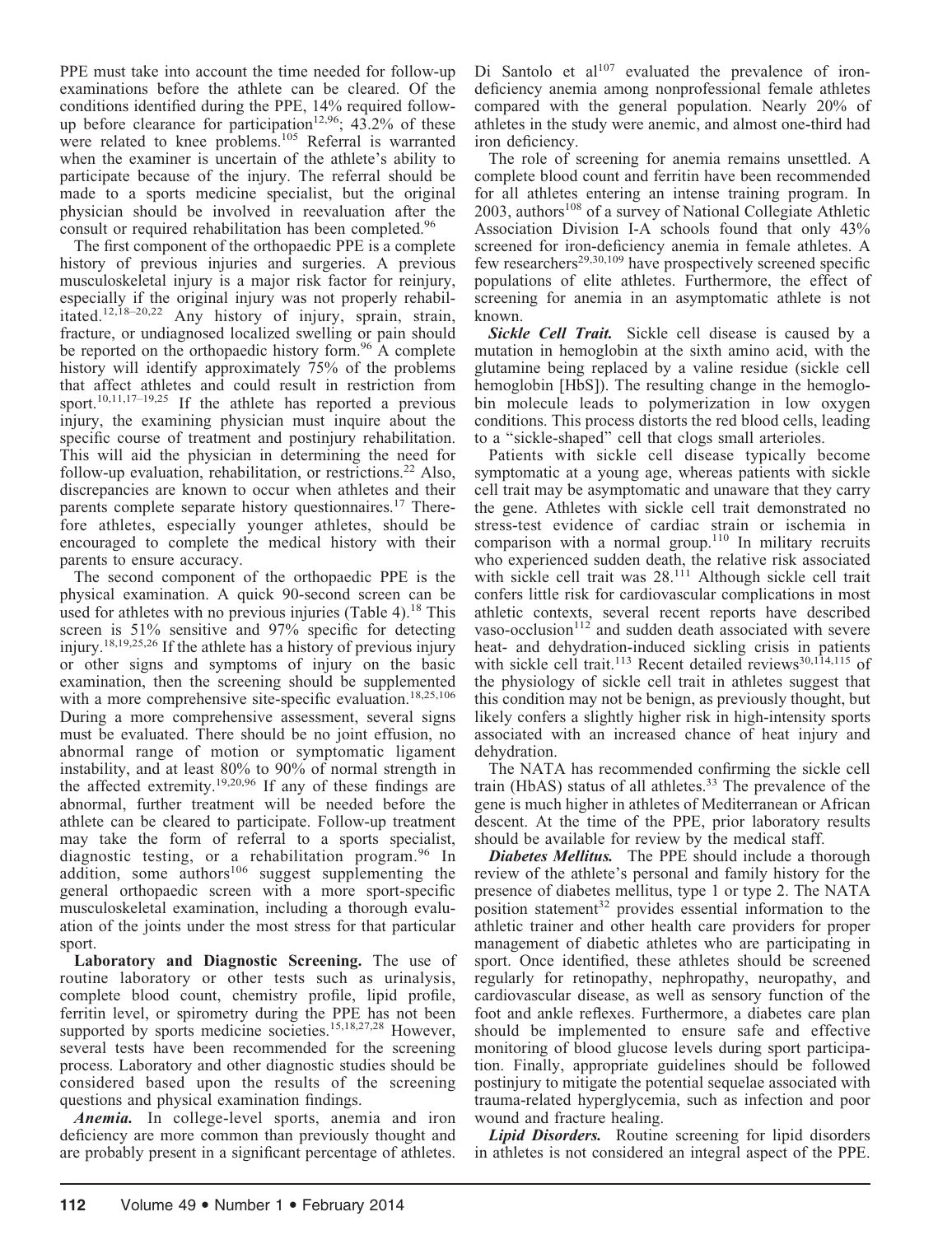#### Table 7. Spine Condition Participation Recommendations<sup>a</sup>

| No Contraindication                                                                                                                                                                                                                                    | <b>Relative Contraindication</b>                                                                                                                                                     | Absolute Contraindication                                                                                                                                                                                  |
|--------------------------------------------------------------------------------------------------------------------------------------------------------------------------------------------------------------------------------------------------------|--------------------------------------------------------------------------------------------------------------------------------------------------------------------------------------|------------------------------------------------------------------------------------------------------------------------------------------------------------------------------------------------------------|
| Klippel-Feil anomaly type II lesion involving<br>fusion of 1 or 2 interspaces at C3 and<br>below in an individual with full range of<br>motion and the absence of occipitocervical<br>anomalies, instability, disc disease, or<br>degenerative changes | Developmental narrowing of the cervical<br>canal with 1 episode of cervical cord<br>neurapraxia                                                                                      | Odontoid anomalies: odontoid agenesis,<br>odontoid hypoplasia, os odontoideum                                                                                                                              |
| Developmental stenosis with a Torg ratio<br>$<$ 0.8, with no instability                                                                                                                                                                               | Episodes of cervical cord neurapraxia with<br>intervertebral disc disease or<br>developmental changes (or both)                                                                      | Atlanto-occipital fusion                                                                                                                                                                                   |
| Spina bifida occulta                                                                                                                                                                                                                                   | Episode of cervical cord neurapraxia<br>associated with MRI evidence of cord<br>defect or cord edema                                                                                 | Klippel-Feil anomaly, type I lesion involving<br>mass fusion                                                                                                                                               |
|                                                                                                                                                                                                                                                        | An episode of cervical cord neurapraxia<br>associated with ligamentous instability,<br>symptoms of neurologic findings lasting<br>longer than 36 h and/or multiple episodes          | Spear tackler's spine as defined by Torg et<br>$Al^{24,97}$                                                                                                                                                |
|                                                                                                                                                                                                                                                        | Healed nondisplaced Jefferson fractures:<br>athlete must have full, pain-free ROM with<br>no neurologic findings                                                                     | Atlantoaxial instability                                                                                                                                                                                   |
|                                                                                                                                                                                                                                                        | Type I and II odontoid fractures: athlete must<br>have full, pain-free ROM with no<br>neurologic findings                                                                            | Atlantoaxial rotatory fixation                                                                                                                                                                             |
|                                                                                                                                                                                                                                                        | Lateral mass fractures of C2: athlete must<br>have full, pain-free ROM with no<br>neurologic findings                                                                                | Acute fractures                                                                                                                                                                                            |
|                                                                                                                                                                                                                                                        | Stable displaced vertebral body compression<br>fracture without a sagittal component:<br>athlete must be asymptomatic, be<br>neurologically normal, and have full, pain-<br>free ROM | Vertebral body fracture with sagittal<br>component                                                                                                                                                         |
|                                                                                                                                                                                                                                                        | Stable fractures involving the posterior neural<br>ring: athlete must be asymptomatic, be<br>neurologically normal, and have full, pain-<br>free ROM                                 | Vertebral body fracture with or without<br>displacement but with associated posterior<br>arch fractures or ligamentous laxity (or<br>both)                                                                 |
|                                                                                                                                                                                                                                                        | Ligamentous injuries: instability $<$ 3.5 mm of<br>displacement of 1 vertebra in relation to<br>another or $\leq 11^{\circ}$ of rotation as<br>demonstrated on lateral radiographs   | Comminuted fractures of the vertebral body<br>with displacement into the canal                                                                                                                             |
|                                                                                                                                                                                                                                                        | Healed disc herniation treated conservatively<br>or with discectomy and fusion as long as<br>fusion is solid, there are no symptoms or<br>neurologic findings, and ROM is full       | Any fracture with associated pain, neurologic<br>findings, and limited ROM                                                                                                                                 |
|                                                                                                                                                                                                                                                        | Treated disc disease with residual instability<br>is a relative contraindication                                                                                                     | Healed displaced fractures involving the<br>lateral masses with resulting facet<br>incongruity<br>C1-C2 fusion                                                                                             |
|                                                                                                                                                                                                                                                        |                                                                                                                                                                                      | Ligamentous injuries: instability as<br>demonstrated by more than 3.5 mm<br>displacement of 1 vertebra in relation to<br>another or greater than 11° of rotation as<br>demonstrated on lateral radiographs |
|                                                                                                                                                                                                                                                        |                                                                                                                                                                                      | Acute disc herniation                                                                                                                                                                                      |

Abbreviations: MRI indicates magnetic resonance imaging; ROM, range of motion.

a Reprinted from Torg JS, Ramsey-Emrhein JA, Management guidelines for participation in collision activities with congenital, developmental, or postinjury lesions involving the cervical spine. Clin J Sport Med. 1997;7(4):273-291, with permission from Elsevier,<sup>24</sup> and Torg JS, Sennett B, Pavlov H, Leventhal MR, Glasgow SG, Spear tackler's spine: an entity precluding participation in tackle football and collision activities that expose the cervical spine to axial energy inputs, Am J Sports Med. 1993;21(5):640–649. Copyright © 1993 by Am J Sports Med. Reprinted with permission from SAGE Publications.<sup>97</sup>

Moreover, restricted participation in athletic activity based on elevation of specific lipid profiles is not supported by the literature. Substantial evidence documents the favorable effect of exercise on blood lipid profiles.<sup>35,116,117</sup>

Exercise-Induced Bronchospasm. The prevalence of exercise-induced bronchoconstriction (EIB) in athletes has been reported to range from 6% to nearly 21% in a group of elite athletes; therefore, screening for this condition is often recommended.118–120 Despite this relatively high prevalence, successfully screening for this condition is difficult. Many athletes who report symptoms of EIB do not demonstrate laboratory study results consistent with this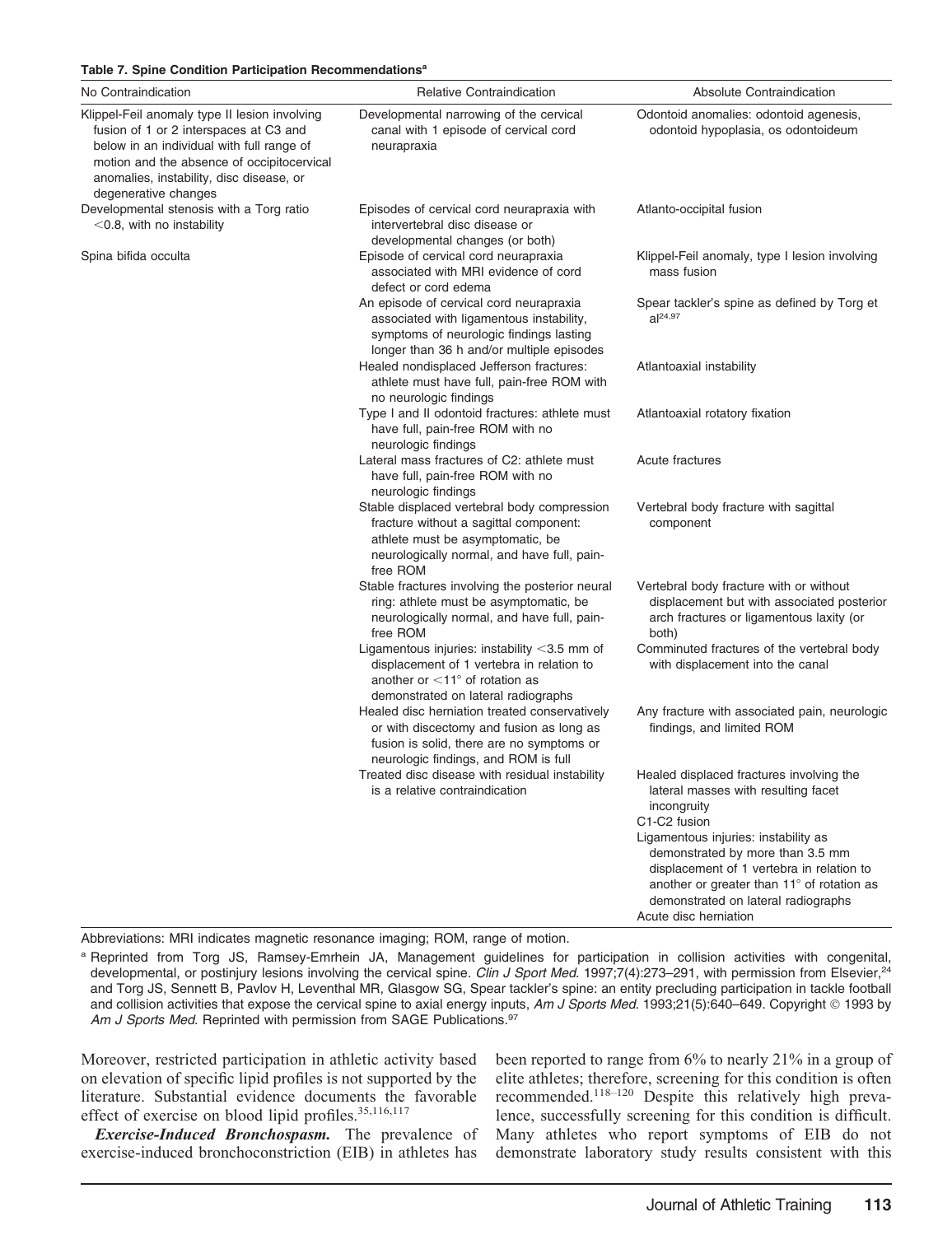#### Table 8. Classification of Sports by Contact<sup>a</sup>

Contact/collision **Basketball Boxing**<sup>b</sup> Cheerleading Diving Extreme sports<sup>c</sup> Field hockey Football (tackle) **Gymnastics** Ice hockey<sup>d</sup> Lacrosse Martial arts<sup>e</sup> Rodeo **Rugby** Skiing, downhill Ski jumping Snowboarding Soccer Team handball Ultimate Frisbee Water polo **Wrestling** Limited contact Adventure racing<sup>f</sup> Baseball **Bicycling** Cheerleading Canoeing or kayaking (white water) Fencing Field events (high jump, pole vault) Floor hockey Football (flag or touch) Handball Horseback riding Martial arts<sup>e</sup> **Racquetball** Skating (ice, in-line, roller) Skiing (cross-country, water) Skateboarding **Softball Squash** Volleyball Weight lifting Windsurfing or surfing Noncontact Badminton Body building<sup>g</sup> Bowling Canoeing or kayaking (flat water) Crew or rowing Curling Dance Field events (discus, javelin, shot put) Golf Orienteeringh Power lifting<sup>g</sup> Race walking **Riflery** Rope jumping Running Sailing Scuba diving Swimming Table tennis Tennis **Track** 

a Reproduced with permission from Rice SG, American Academy of Pediatrics Council on Sports Medicine and Fitness, Medical conditions affecting sports participation. Pediatrics. 2008;121(4):841–848. Copyright © 2008 by the American Academy of Pediatrics.<sup>44</sup>

#### Table 8. Continued.

- <sup>b</sup> The American Academy of Pediatrics opposes participation in boxing for children, adolescents, and young adults.
- <sup>c</sup> Extreme sports has been added since the previous statement was published.
- <sup>d</sup> The American Academy of Pediatrics recommends limiting the amount of body checking allowed for hockey players 15 years and younger, to reduce injuries.
- <sup>e</sup> Martial arts can be subclassified as judo, jujitsu, karate, kung fu, and tae kwon do; some forms are contact sports and others are limitedcontact sports.
- <sup>f</sup> Adventure racing has been added since the previous statement was published and is defined as a combination of 2 or more disciplines, including orienteering and navigation, cross-country running, mountain biking, paddling, and climbing and rope skills.
- <sup>9</sup> The American Academy of Pediatrics recommends limiting bodybuilding and power lifting until the adolescent achieves sexual maturity rating 5 (Tanner stage V).
- h Orienteering is a race (contest) in which competitors use a map and a compass to find their way through unfamiliar territory.

diagnosis.121–124 The sensitivity and specificity of EIB testing are inadequate for its use as an effective medical screening tool.

For those who have a history of asthma and continue to be active, no additional workup is necessary. How frequently the athlete needs an albuterol rescue inhaler should be noted, and appropriate workup and treatment should be obtained to minimize symptoms.<sup>125</sup> As part of the clearance process, it may be prudent to recommend that these athletes be observed for any symptoms during participation and that a rescue inhaler be kept available to the athlete at all times.

In their medical histories, some athletes report a history of allergic rhinitis or childhood asthma that they have "grown out of." Up to 50% of those who had remission of their asthma symptoms during adolescence or earlier will have recurrent symptoms in adulthood.<sup>126</sup> A history of wheezing alone is insufficient to diagnose asthma or EIB. In the athlete, EIB is most often accompanied by symptoms of cough, wheezing, chest tightness, dyspnea, or excess mucus production. In elite winter-sport athletes, 2 or more symptoms suggestive of asthma had a sensitivity and specificity of 50% and 78%, respectively, for EIB assessed with a field-based exercise test.<sup>123</sup> However, symptoms do not uniformly predict EIB. In 107 collegiate athletes, Parsons et al<sup>127</sup> found that the prevalence of EIB was  $35\%$ and 36% in athletes with and without symptoms of EIB, respectively. In addition, athletes in high-ventilation sports were significantly more symptomatic (48%) than athletes in low-ventilation sports (25%), with no difference in EIB prevalence between groups.

Because EIB can hinder performance, it may be appropriate to field test peak-flow measurements before and after an 8-minute bout of exercise in those patients with a history of asthma or allergy. A decrease in peak flow rate of  $10\%$  to  $15\%$  is consistent with EIB.<sup>128,129</sup> Although the routine use of spirometry in the PPE is neither practical nor recommended, an exercise challenge test should be conducted under carefully controlled conditions when indicated as part of further evaluation. Those with a significant decrease in peak flow should receive a formal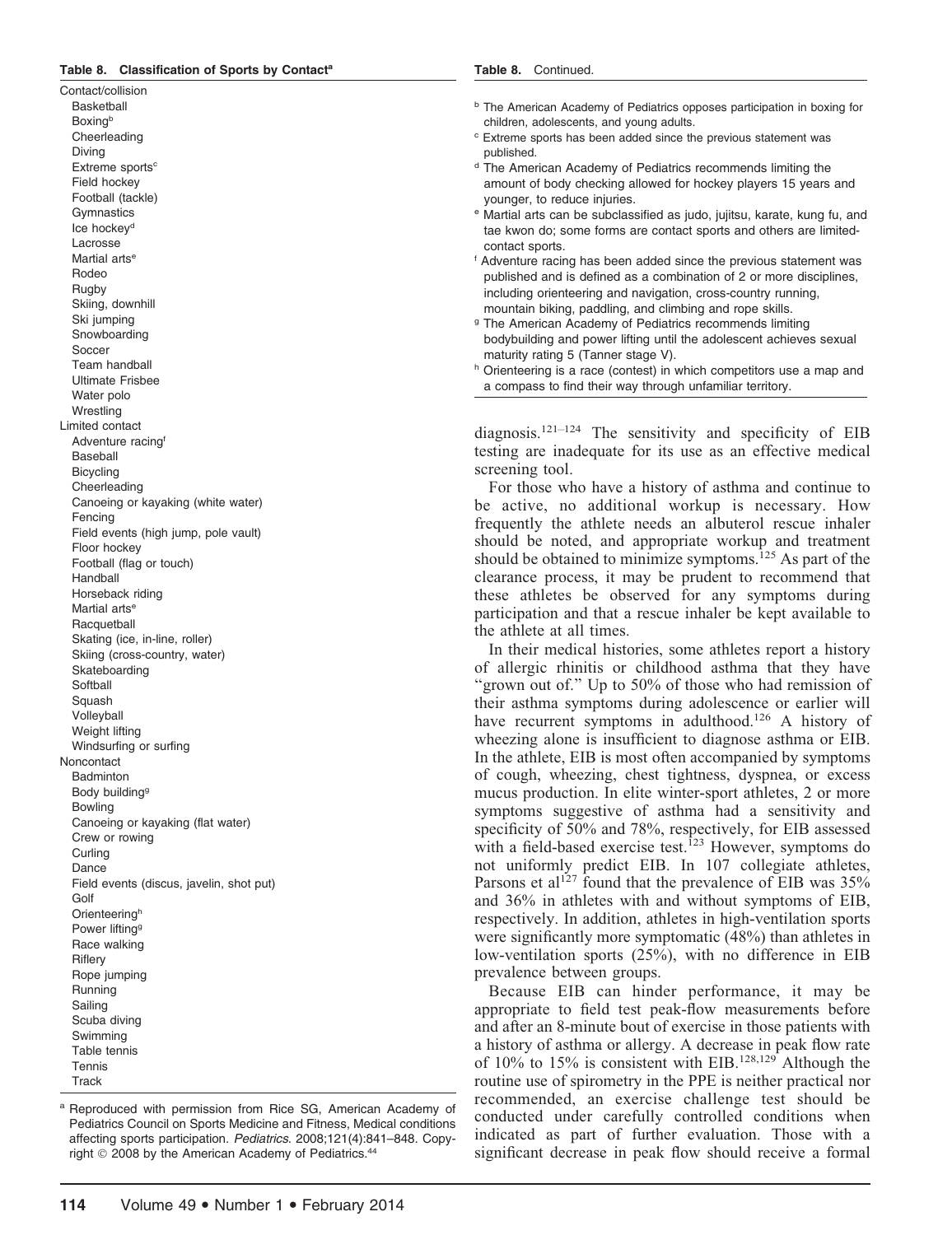diagnosis of EIB only after a controlled laboratory challenge test.<sup>130</sup>

Medication Use. All medications and supplements currently used by the athlete should be reviewed by the examiner during the PPE. Listed medications may alert the examiner to medical conditions that have not been disclosed on health forms. The use of these medications and their underlying medical justification should be assessed at the time of the PPE and a suitable monitoring program instituted. This review should include both prescription and over-the-counter medications. Also, although parents or athletes may consider these medications inconsequential, many cold preparations and supplements contain either active ingredients that can affect athletic performance or banned substances. Supplements are not regulated by the Food and Drug Administration and may contain unlabeled contaminants including banned substances (including ephedra).<sup>131</sup> Athletes should be questioned about the use of popular energy drinks because these can cause symptoms such as palpitations and diarrhea. In certain cases, it may be prudent to arrange team or individual meetings with student–athletes, separate from the PPE, to review and discuss the appropriate use of medications and supplements as well as their potential effects on performance.

Nutritional Assessment. Proper nutrition is essential for optimal athletic performance. At the PPE, the athlete's height and weight should be evaluated as an initial screen for undernutrition or obesity, and any concerns about disordered eating should be pursued. A previous NATA position statement<sup>36</sup> described screening and management strategies for patients suspected to have disordered eating behaviors.

Heat-Related Illness and Hydration Risk Factors. The PPE is an appropriate setting to identify a previous history of exertional heat illness and provide education about preventing heat illness and maintaining proper hydration.<sup>39</sup> All athletes should begin exercise well hydrated and be allowed to acclimate appropriately to conditions that contribute to the onset of heat illness. Athletes, coaches, and parents should be educated regarding appropriate hydration strategies before and during exercise and during recovery. If the athlete has a history of heat illness (ie, heat cramps, heat syncope, heat exhaustion, heat stroke), extra attention to these measures is warranted. Younger athletes are more susceptible to heat injury and often do not adequately hydrate.<sup>38,39</sup> The NATA has developed a position statement<sup>132</sup> regarding proper fluid replacement and a consensus statement<sup>37</sup> detailing guidelines for preseason heat acclimatization.

Mental Health Considerations. Recent studies on mental health concerns faced by teenagers and young adults reveal a growing trend in both incidence and severity. From 1996 to 2007, the rate of psychiatric hospital discharges rose by more than 80% for 5- to 13 year-olds and by 42% for older teens.<sup>133</sup> The US Substance Abuse and Mental Health Services Administration<sup>134</sup> reported that young adults ages 18 to 25 years had the highest level of mental illness at 30%, up from 19.5% from 2009. In 2010, the National Institute of Mental Health $135$ reported that 1 in 5 teens in the United States suffered from a mental disorder severe enough to affect daily life.

The full range of mental health concerns found in the general population is also found in athletes. Participation in athletics does not grant the athlete immunity from the stressors that may contribute to a mental health problem. In fact, the additional visibility athletes receive may heighten stress.<sup>40</sup> Specific questions may be included in the medical history portion of the PPE to help identify an athlete who may need referral for a mental health evaluation (Table 9).<sup>41</sup> Any *yes* answers should trigger a private discussion between the physician and athlete. The physician can then determine if the athlete needs to be referred for evaluation by a mental health care professional.

# PPE Administration

All information obtained or associated with the PPE process should be regarded as private health information and stored in secure locations compliant with applicable Health Insurance Portability and Accountability Act (HIPAA) and Family Educational Rights and Privacy Act (FERPA) regulations. In most cases, the athlete (or guardian if the athlete is a minor) must provide written consent for any health information other than eligibility status to be relayed to school personnel. In addition to these federal regulations, individual states may have more stringent laws that supersede federal standards.<sup>15</sup> Certified athletic trainers and team physicians must be familiar with state and federal regulations to ensure that PPE information is handled in compliance with the applicable law. Institutions should have their policies and procedures reviewed by legal counsel or risk management officers to ensure legal compliance. Additionally, all school personnel should undergo training on privacy policies and the appropriate handling of athletes' health information.

Information related to allergies and chronic medical conditions should be available to appropriate personnel for use only in emergency situations. This information should be readily accessible during both home competitions and travel events. Measures should be taken to ensure this information is kept secure both at the institution and during travel to safeguard privacy and permit access only by necessary personnel. Health information should be disclosed only on the advice of legal counsel or written authorization or, if necessary, because of a public health risk. If information transmission is deemed necessary for a public health risk, every attempt should be made to limit information to what is necessary for the public to know and to eliminate identifying information.<sup>15</sup>

Timing. Although evidence-based support is lacking, experts recommend the PPE be conducted 4 to 6 weeks before preseason practice. Residual injuries and further evaluation of abnormalities can be addressed during that time period. Some authorities recommend that a PPE be performed only when the athlete begins a new level of competition. During the intervening years, the athlete's medical history should be reviewed and a problem-focused physical evaluation conducted. The frequency with which the PE should be performed to allow for the successful completion of the intended objectives is not known.

Instrument. The American Academy of Pediatrics<sup>15</sup> has developed a thorough document that should serve as the minimal template for a standardized PPE instrument. Individual institutions and organizations may supplement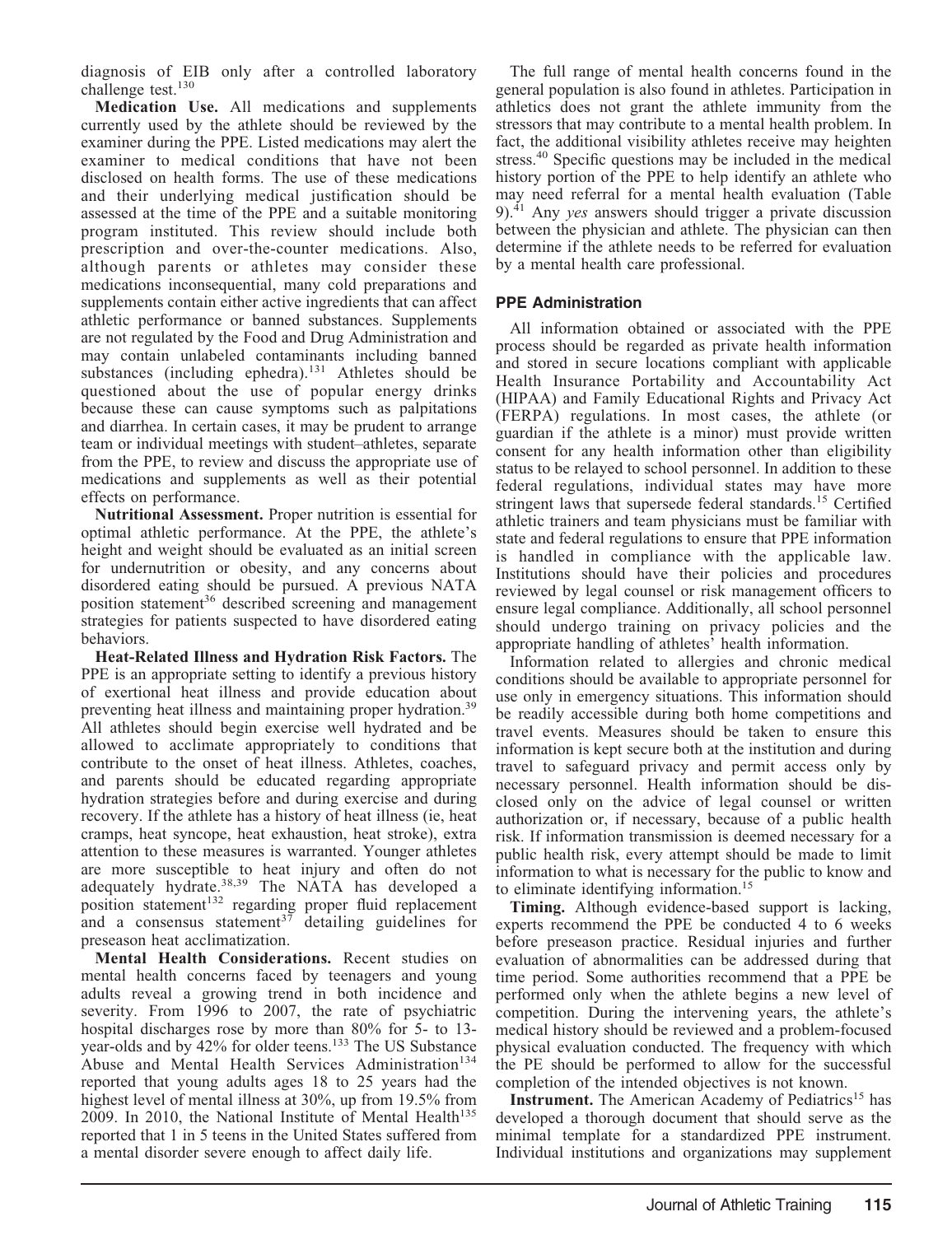the information included, considering the need to control costs and the time required to complete the PPE process.

Methods. The PPE can be conducted either by the athlete's personal physician or as part of a larger-scale group screening. The PPE can be effectively administered in both settings, and each allows for the individual assessment of an athlete. However, examination by the athlete's personal physician has clear advantages, including continuity of care given the established relationship, the physician's familiarity with the athlete's medical and family health history, and past medical records that can be accessed for comparison with current status. Thus, previously diagnosed conditions and any omissions on the health history questionnaire can be addressed. Additionally, the preexisting relationship between the student–athlete and physician may allow for more honest disclosure of new problems or behaviors that may affect the athlete's performance. Conversely, a potential disadvantage of the personal physician examination is a lack of understanding about the implications of the examination findings as they relate to risk factors for participation.15

The PPE can also be conducted effectively in a group setting. A large-scale PPE conducted by an appropriate medical team and coordinated by a sports medicine physician may also have beneficial aspects. Many athletes do not have a primary care physician or do not have the monetary means to seek a one-on-one physician clinical visit. For these athletes, the group PPE offered by the school is the only means of receiving an adequate PPE.<sup>10,11</sup> To ensure quality, several factors should be considered when conducting a group PPE. As stated previously, one benefit of the PPE conducted by the primary care physician is the assumption that the examiner is knowledgeable about the athlete's health history. For the group PPE, all athletes should be encouraged to complete a thorough, standardized health history questionnaire; the questionnaire should be completed in its entirety and honestly, with the assistance of a parent or guardian. Additionally, a well-rounded medical team should be assembled to conduct the group PPE. Most commonly, the team physician organizes this group, which often includes primary care sports medicine physicians and orthopaedic specialists. Some group PPEs also include the services of a sport cardiologist and other specialist consultants to address a wide range of problems. The history questionnaire should be reviewed and the physical examination conducted by the same physician for an individual athlete to ensure consistency of evaluation. Having multiple subspecialty consultants available during the group PPE also allows for a more comprehensive examination, depending on the condition in question, and facilitates a more efficient response to concerns that may arise, potentially resulting in decreased need for follow-up and reduced time in obtaining athlete clearance. Having a team of professionals present to collaborate on the possible need to disqualify an athlete from participation is also helpful. Although disqualification does not usually occur at the PPE but at follow-up evaluation, the conversation among physician, athlete, and parents can be started at this time.<sup>15</sup>

Depending on the availability of additional personnel to assist in the group PPE process, the services of certified athletic trainers, physical therapists, nutrition-

#### Table 9. Mental Health–Related Survey<sup>a</sup>

| Statement                                                                         | Yes/No |
|-----------------------------------------------------------------------------------|--------|
| I often have trouble sleeping.                                                    |        |
| I wish I had more energy most days of the week.                                   |        |
| I think about things over and over.                                               |        |
| I feel anxious and nervous much of the time.                                      |        |
| I often feel sad or depressed.                                                    |        |
| I struggle with being confident.                                                  |        |
| I don't feel hopeful about the future.                                            |        |
| I have a hard time managing my emotions (frustration,                             |        |
| anger, impatience).                                                               |        |
| I have feelings of hurting myself or others.                                      |        |
| $\sim$ A.L. i. if $\sim$ $\sim$ $\sim$ $\sim$ ii $\sim$ ii M. $\sim$ ii $\sim$ 41 |        |

<sup>a</sup> Adapted from Carroll and McGinley.<sup>41</sup>

ists, and exercise physiologists may also be of considerable value in conducting administrative tasks, collecting vital signs, administering patient education, providing consultation on rehabilitative exercises, and helping with the organization and flow of the process. School administrators and coaches can assist with order and discipline to ensure efficiency and promote a calm environment conducive to a medical examination. The final consideration for a group PPE is an appropriate location. The location should provide both a space large enough to accommodate the number of expected athletes and private, quiet areas for physician evaluations. Additionally, adequate space for patient and parent consultation should be available.<sup>15</sup>

All data documented on the PPE should be handled carefully, thoroughly, accurately, and privately to ensure that the screening process is complete. Any follow-up testing or additional information necessary to complete the PPE must be performed and reviewed by the examining physician so that an appropriate judgment can be made regarding the athlete's status for participation.

Personnel. A physician (doctor of medicine or doctor of osteopathy) with clinical training in dealing with potential problems or risk factors associated with athletic participation should be the responsible party in coordinating and conducting the PPE.15,136,137 The physician should be knowledgeable in the medical and family history of the athlete and remain current on existing research related to clearance considerations and disqualifying conditions associated with athletic participation. The physician should also be prepared to refer athletes to specialists when concerns arise that are beyond their expertise and be able to work with a studentathlete's primary care physician, where appropriate, in managing chronic conditions.<sup>15,137</sup> In many states, health care professionals other than physicians are permitted to conduct the PPE. These health care professionals should be held to the same standard as a doctor of medicine or doctor of osteopathy in assuming responsibility for conducting an adequate PPE. Standardized health questionnaires are recommended to ensure that adequate evaluations and screenings are performed, regardless of the examiner.<sup>137</sup> To promote greater uniformity and standardization, information such as that contained in this manuscript and similar documents<sup>15</sup> should be widely disseminated to all medical groups and athletic organizations involved in the PPE.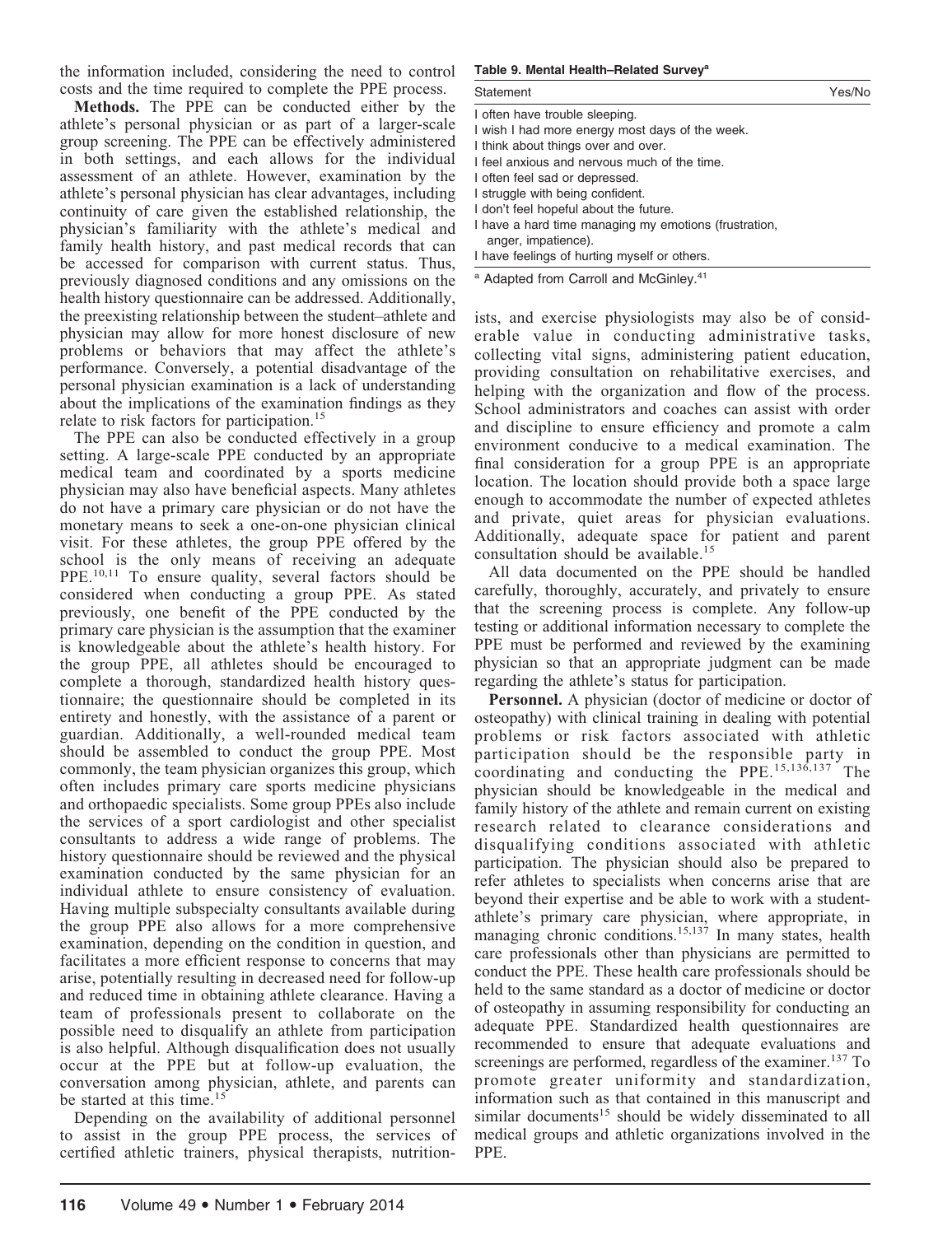## Determination of Clearance

Occasionally, an abnormality or condition is found that may limit an athlete's participation or predispose him or her to further injury. In these cases, the team physician should review the following questions as the athlete's ability to meet the criteria for participation is being determined<sup>15</sup>:

- 1. Does the condition pose an unacceptable risk or place the athlete at increased risk for further injury?
- 2. Does the condition place other participants at risk for injury?
- 3. Can the athlete safely participate with treatment (eg, medication, rehabilitation, bracing, padding)?
- 4. Can limited participation be allowed while treatment is being completed?
- 5. If clearance is denied for certain sports or sport categories only, in which activities can the athlete safely participate?

A specific risk analysis to provide the physician with guidance in answering these questions has not been developed.138 Furthermore, the specific threshold used in the decision depends upon numerous factors, including the specific sport, desires of the athlete and parent, and available protective equipment.

Clearance to participate in a particular sport should be based on previously published guidelines such as those of the 36th Bethesda Conference and the American Heart Association<sup>43</sup> and the American Academy of Pediatrics.<sup>44</sup> Participation recommendations are based on the specific diagnosis, although multiple factors, including the sport classification and the athlete's specific health status, affect the decision. Whether these clearance guidelines effectively limit the participation of athletes at risk for further injury without limiting the participation of athletes with minimal or no risk is unclear and has yet to be studied. Furthermore, the effects of inappropriately excluding the individual with minimal or no risk of athletic-associated injury or death are unknown.

A team physician and institution have the legal right to restrict an individual from participating in athletics as long as the decision is individualized, reasonably made, and based on competent medical evidence.<sup>46</sup> As a result of the decision in Knapp versus Northwestern University and as noted by Maron et al, $45$  difficult medical decisions involving participation in competitive sports can be resolved by physicians exercising prudent judgment (which is necessarily conservative when definitive scientific evidence is lacking or conflicting) and relying on the recommendations of specialist consultants or guidelines established by panels of experts.

## ACKNOWLEDGMENTS

We gratefully acknowledge the efforts of Phillip H. Hossler, ATC; Deryk Jones, MD; Barry J. Maron, MD; Michael L. Matheny, MS, ATC; Eric Quandt, Esquire; Roy Rudewick, MEd, ATC; and the Pronouncements Committee in the review of this document.

#### **DISCLAIMER**

The NATA and NATA Foundation publish position statements as a service to promote the awareness of certain issues to their members. The information contained in the position statement is neither exhaustive nor exclusive to all circumstances or individuals. Variables such as institutional human resource guidelines, state or federal statutes, rules, or regulations, as well as regional environmental conditions, may impact the relevance and implementation of these recommendations. The NATA and NATA Foundation advise members and others to carefully and independently consider each of the recommendations (including the applicability of same to any particular circumstance or individual). The position statement should not be relied upon as an independent basis for care but rather as a resource available to NATA members or others. Moreover, no opinion is expressed herein regarding the quality of care that adheres to or differs from the NATA and NATA Foundation position statements. The NATA and NATA Foundation reserve the right to rescind or modify its position statements at any time.

## **REFERENCES**

- 1. 2010–11 high school athletics participation survey. National Federation of High School Associations. http://www.nfhs.org/ Participation. Accessed January 22, 2012.
- 2. NCAA sports sponsorship and participation rates report, 1981– 1982–2007–2008. National Collegiate Athletic Association. http:// www.ncaapublications.com/productdownloads/PR2012.pdf. Accessed January 20, 2012.
- 3. Van Camp SP, Bloor CM, Mueller FO, Cantu RC, Olson HG. Nontraumatic sports death in high school and college athletes. Med Sci Sport Exerc. 1995;27(5):641–647.
- 4. Maron BJ, Thompson PD, Ackerman MJ, et al. Recommendations and considerations related to preparticipation screening for cardiovascular abnormalities in competitive athletes: 2007 update. A scientific statement from the American Heart Association Council on Nutrition, Physical Activity, and Metabolism: endorsed by the American College of Cardiology Foundation. Circulation. 2007;115(12):1643–1455.
- 5. Maron BJ, Doerer JJ, Haas TS, Tierney DM, Mueller FO. Sudden deaths in young competitive athletes: analysis of 1866 deaths in the United States, 1980–2006. Circulation. 2009;119(8):1085–1092.
- 6. Athletic preparticipation examinations for adolescents: report of the Board of Trustees. Group on Science and Technology, American Medical Association. Arch Pediatr Adolesc Med. 1994;148(1):93–98.
- 7. Carek PJ, Hunter L. The preparticipation physical examination for athletics: a critical review of current recommendations. J Med Liban. 2001;49(5):292–297.
- 8. Lombardo JA. Pre-participation physical evaluation. Prim Care. 1984;11(1):3–21.
- 9. Glover DW, Maron BJ. Profile of preparticipation cardiovascular screening for high school athletes. JAMA. 1998;279(22):1817–1819.
- 10. Goldberg B, Saraniti A, Witman P, Gavin M, Nicholas JA. Preparticipation sports assessment: an objective evaluation. Pediatrics. 1980;66(5):736–745.
- 11. Risser WL, Hoffman HM, Bellah GG. Frequency of preparticipation sports examinations in secondary school athletes: are the University Interscholastic League guidelines appropriate? Tex Med. 1985;81(7):35–39.
- 12. Joy EA, Paisley TS, Price R, Rassner L, Thiese SM. Optimizing the collegiate preparticipation physical evaluation. Clin J Sport Med. 2004;14(3):183–187.
- 13. Garrick JG, Smith NJ. Pre-participation sports assessment. Pediatrics. 1980;66(5):803–806.
- 14. Ebell MH, Siwek J, Weiss BD, et al. Strength of recommendation taxonomy (SORT): a patient-centered approach to grading evidence in the medical literature. Am Fam Physician. 2004;69(3):548–556.
- 15. American Academy of Family Physicians, American College of Sports Medicine, American Medical Society for Sports Medicine,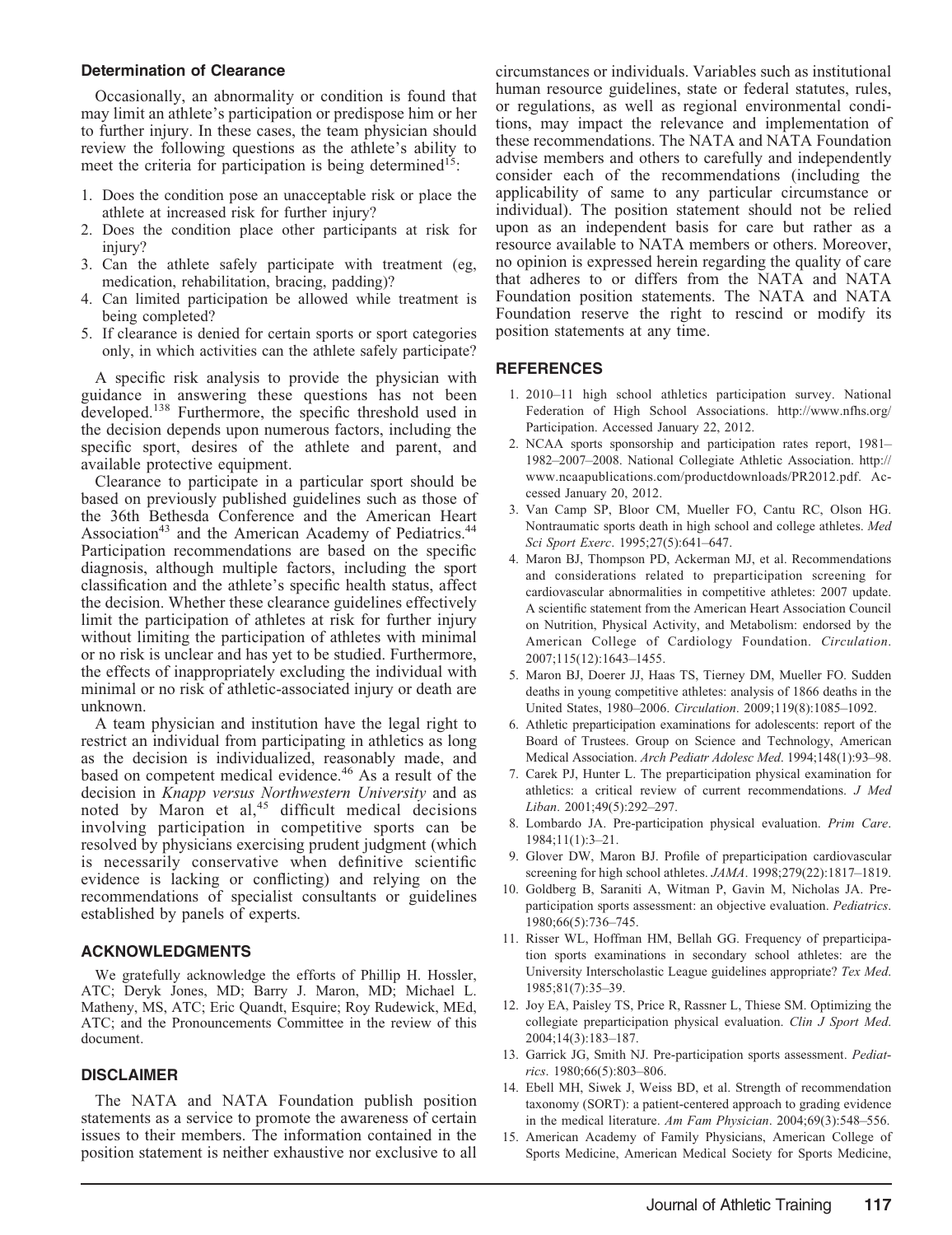American Academy of Pediatrics. PPE: Preparticipation Physical Evaluation. 4th ed. Elk Grove Village, IL: American Academy of Pediatrics; 2010.

- 16. Wingfield K, Matheson GO, Meeuwisse WH. Preparticipation evaluation: an evidence-based review. Clin J Sport Med. 2004;14(3):109–122.
- 17. Carek PJ, Futrell M, Hueston WJ. The preparticipation physical examination history: who has the correct answers? Clin J Sport Med. 1999;9(3):124–128.
- 18. Carek PJ, Mainous AG. A thorough yet efficient exam identifies most problems in school athletes. J Fam Pract. 2003;52(2):127– 134.
- 19. Lombardo JA, Badolato SK. The preparticipation physical examination. Clin Cornerstone. 2001;3(5):10–25.
- 20. Kurowski K, Chandran S. The preparticipation athletic evaluation. Am Fam Physician. 2000;61(9):2683–2690.
- 21. Smith J, Laskowski ER. The preparticipation physical examination: Mayo Clinic experience with 2,739 examinations. Mayo Clin Proc. 1998;73(5):419–429.
- 22. Grafe MW, Paul GR, Foster TE. The preparticipation sports examination for high school and college athletes. Clin Sports Med. 1997;16(4):569–591.
- 23. Metzl JD. The adolescent preparticipation physical examination: is it helpful? Clin Sports Med. 2000;19(4):577–592.
- 24. Torg JS, Ramsey-Emrhein JA. Management guidelines for participation in collision activities with congenital, developmental, or postinjury lesions involving the cervical spine. Clin J Sport Med. 1997;7(4):273–291.
- 25. Garrick JG. Preparticipation orthopedic screening evaluation. Clin J Sport Med. 2004;14(3):123–126.
- 26. Gomez JE, Landry GL, Bernhardt DT. Critical evaluation of the 2-minute orthopedic screening examination. Am J Dis Child. 1993;147(10):1109–1113.
- 27. Dodge WF, West EF, Smith EH, Bruce H 3rd. Proteinuria and hematuria in schoolchildren: epidemiology and early natural history. J Pediatr. 1976;88(2):327–347.
- 28. Feinstein RA, LaRussa J, Wang-Dohlman A, Bartolucci AA. Screening adolescent athletes for exercise-induced asthma. Clin J Sport Med. 1996;6(2):119–123.
- 29. Eliakim A, Nemet D, Constantini N. Screening blood tests in members of the Israeli National Olympic team. *J Sports Med Phys* Fitness. 2002;42(2):250–255.
- 30. Fallon KE. Screening for haematological and iron-related abnormalities in elite athletes—analysis of 576 cases. J Sci Med Sport. 2008;11(3):329–336.
- 31. Shaskey DJ, Green GA. Sports haematology. Sports Med. 2000;29(1):27–38.
- 32. Jimenez CC, Corcoran MH, Crawley JT, et al. National Athletic Trainers' Association position statement: management of the athlete with type 1 diabetes mellitus. *J Athl Train*. 2007;42(4):536–545.
- 33. National Athletic Trainers' Association. Consensus statement: sickle cell trait and the athlete. http://www.nata.org/sites/default/ files/SickleCellTraitAndTheAthlete.pdf2007. Accessed May 9, 2013.
- 34. National Collegiate Athletic Association. 2011–2012 NCAA Sports Medicine Handbook. Indianapolis, IN: National Collegiate Athletic Association; 2011.
- 35. Eisenmann JC. Blood lipids and lipoproteins in child and adolescent athletes. Sports Med. 2002;32(5):297–307.
- 36. Bonci CM, Bonci LJ, Granger LR, et al. National Athletic Trainers' Association position statement: preventing, detecting, and managing disordered eating in athletes. J Athl Train. 2008;43(1):80–108.
- 37. Casa DJ, Csillan D, Armstrong LE, et al. Preseason heatacclimatization guidelines for secondary school athletics. J Athl Train. 2009;44(3):332–333.
- 38. Eberman LE, Cleary CM. Preparticipation physical exam to identify at-risk athletes for exertional heat illness. Athl Ther Today. 2009;14(4):4–7.
- 39. Eberman LE, Cleary CM. Development of a heat-illness screening instrument using the Delphi panel technique. J Athl Train. 2011;46(2):176–184.
- 40. Moulton MA, Molstad S, Turner A. The role of athletic trainers in counseling collegiate athletes. J Athl Train. 1997;32(2):148–150.
- 41. Carroll JFX, McGinley JJ. A screening form for identifying mental health problems in alcohol/other drug dependent persons. Alcohol Treat Q. 2001;19(4):33–47.
- 42. Roh JL, Perna FM. Psychology/counseling: a universal competency in athletic training. J Athl Train. 2000;35(4):458–465.
- 43. Maron BJ, Zipes DP. Introduction: eligibility recommendations for competitive athletes with cardiovascular abnormalities—general considerations. J Am Coll Cardiol. 2005;45(8):1318–1321.
- 44. Rice SG, American Academy of Pediatrics Council on Sports Medicine and Fitness. Medical conditions affecting sports participation. Pediatrics. 2008;121(4):841–848.
- 45. Maron BJ, Mitten MJ, Quandt EF, Zipes DP. Competitive athletes with cardiovascular disease: the case of Nicholas Knapp. N Engl J Med. 1998;339(22):1632–1635.
- 46. Mitten MJ, Maron BJ, Zipes DP. Task Force 12: legal aspects of the 36th Bethesda Conference recommendations. J Am Coll Cardiol. 2005;45(8):1373–1375.
- 47. Risser WL, Hoffman HM, Bellah GG Jr, Green LW. A cost-benefit analysis of preparticipation sports examinations of adolescent athletes. J Sch Health. 1985;55(7):270–273.
- 48. Rifat SF, Ruffin MT, Gorenflo DW. Disqualifying criteria in a preparticipation sports evaluation. J Fam Pract. 1995;41(1):42-50.
- 49. Carek PJ, Futrell M. Athletes' view of the preparticipation physical examination: attitudes toward certain health screening questions. Arch Fam Med. 1999;8(4):307–312.
- 50. United States Preventive Services Task Force. Guide to Clinical Preventive Services. Alexandria, VA: International Medical Publishing; 1996.
- 51. Chizner MA. The diagnosis of heart disease by clinical assessment alone. Dis Mon. 2002;48(1):7–98.
- 52. Giese EA, O'Connor FG, Brennan FH, Depenbrock PJ, Oriscello RG. The athletic preparticipation evaluation: cardiovascular assessment. Am Fam Physician. 2007;75(7):1008–1014.
- 53. Nichols AW, Buxton BP, Ho KW. Pre-participation examination: a new form for Hawaii. Hawaii Med J. 1995;54(3):434–438.
- 54. Bickley LS, Szilagyi PG. Bates' Guide to Physical Examination and History Taking. 8th ed. Philadelphia, PA: Lippincott Williams & Wilkins; 2003.
- 55. Huffman EA, Yard EE, Fields SK, Collins CL, Comstock RD. Epidemiology of rare injuries and conditions among United States high school athletes during the 2005–2006 and 2006–2007 school years. *J Athl Train*. 2008;43(6):624-630.
- 56. Matz SO, Nibbelink G. Injuries in intercollegiate women's lacrosse. Am J Sports Med. 2004;32(3):608–611.
- 57. Rodriguez JO, Lavina AM, Agarwal A. Prevention and treatment of common eye injuries in sports. Am Fam Physician. 2003;67(7):1481– 1488.
- 58. Yen KL, Metzl JD. Sports-specific concerns in the young athlete: baseball. Pediatr Emerg Care. 2000;16(3):215–220.
- 59. Murphy RL. In defense of the stethoscope. Respir Care. 2008;53(3):355–369.
- 60. Maron BJ, Shirani J, Poliac LC, Mathenge R, Roberts WC, Mueller FO. Sudden death in young competitive athletes: clinical, demographic, and pathological profiles. JAMA. 1996;276(3):199– 204.
- 61. Maron BJ, Gohman TE, Aeppli D. Prevalence of sudden cardiac death during competitive sports activities in Minnesota high school athletes. J Am Coll Cardiol. 1998;32(7):1881–1884.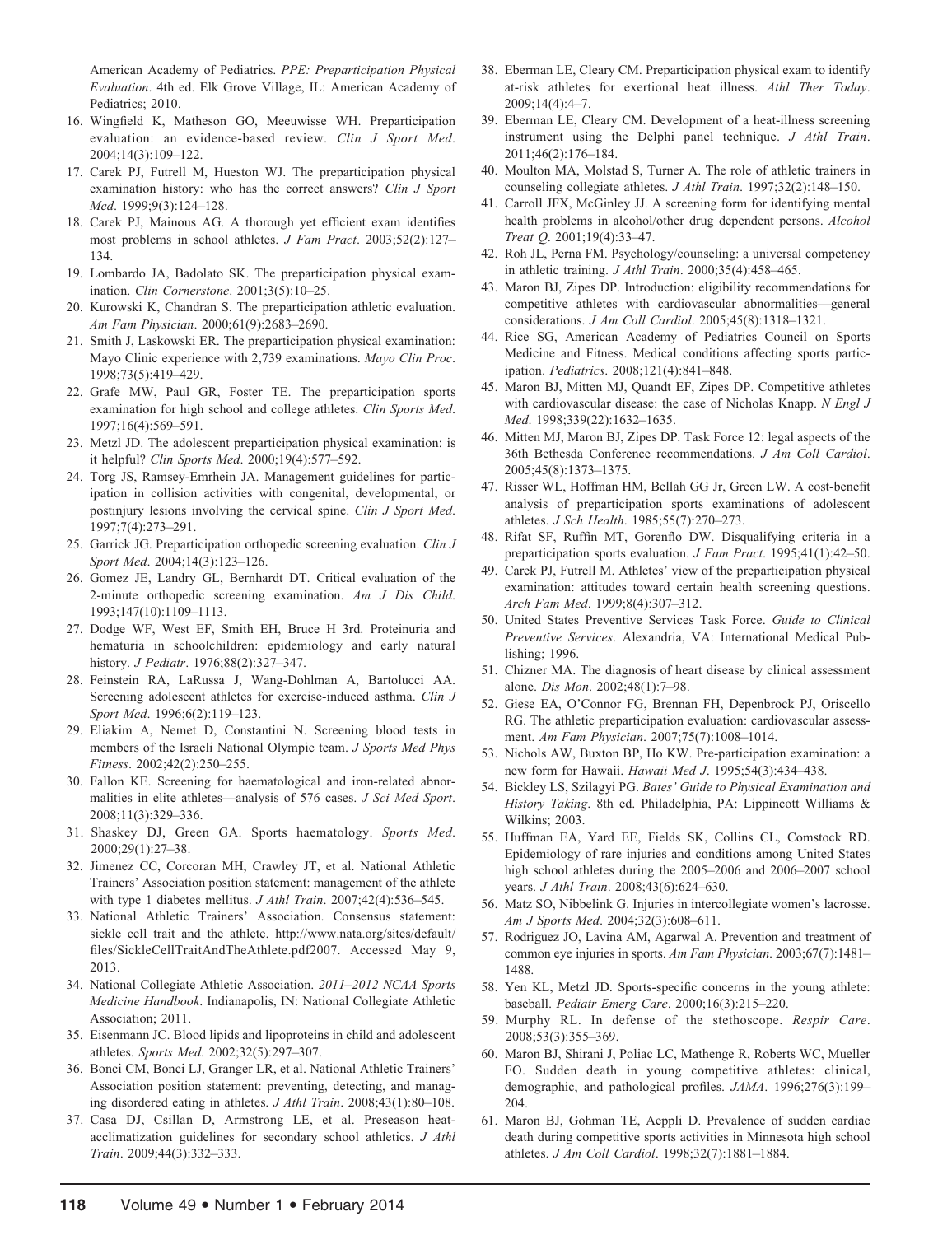- 62. Maron BJ, Epstein SE, Roberts WC. Causes of sudden death in competitive athletes. *J Am Coll Cardiol*. 1986;7(1):204–214.
- 63. Basso C, Maron BJ, Corrado D, Thiene G. Clinical profile of congenital coronary artery anomalies with origin from the wrong aortic sinus leading to sudden death in young competitive athletes. J Am Coll Cardiol. 2000;35(6):1493–1501.
- 64. Maron BJ. Sudden death in young athletes. N Engl J Med. 2003;349(11):1064–1075.
- 65. Maron BJ, Carney KP, Lever HM, et al. Relationship of race to sudden cardiac death in competitive athletes with hypertrophic cardiomyopathy. J Am Coll Cardiol. 2003;41(6):974-980.
- 66. Maron BJ, McKenna WJ, Danielson GK, et al. American College of Cardiology/European Society of Cardiology clinical expert consensus document on hypertrophic cardiomyopathy: a report of the American College of Cardiology Foundation Task Force on Clinical Expert Consensus Documents and the European Society of Cardiology Committee for Practice Guidelines. J Am Coll Cardiol. 2003;42(9):1687–1713.
- 67. Maron BJ. Hypertrophic cardiomyopathy and other causes of sudden cardiac death in young competitive athletes, with considerations for preparticipation screening and criteria for disqualification. Cardiol Clin. 2007;25(3):399-414.
- 68. Maron BJ, Thompson PD, Puffer JC, et al. Cardiovascular preparticipation screening of competitive athletes: a statement for health professionals from the Sudden Death Committee (clinical cardiology) and Congenital Cardiac Defects Committee (cardiovascular disease in the young), American Heart Association. Circulation. 1996;94(4):850–856.
- 69. Pigozzi F, Rizzo M. Sudden death in competitive athletes. Clin Sports Med. 2008;27(1):153-181.
- 70. Corrado D, Basso C, Schiavon M, Thiene G. Screening for hypertrophic cardiomyopathy in young athletes. N Engl J Med. 1998;339(6):364–369.
- 71. Maron BJ, Isner JM, McKenna WJ. 26th Bethesda conference: recommendations for determining eligibility for competition in athletes with cardiovascular abnormalities: Task Force 3. Hypertrophic cardiomyopathy, myocarditis and other myopericardial diseases and mitral valve prolapse. J Am Coll Cardiol. 1994;24(4):880-885.
- 72. Maron BJ, Roberts WC, McAllister HA, Rosing DR, Epstein SE. Sudden death in young athletes. Circulation. 1980;62(2):218–229.
- 73. Epstein SE, Maron BJ. Sudden death and the competitive athlete: perspectives on preparticipation screening studies. J Am Coll Cardiol. 1986;7(1):220–230.
- 74. Beckerman J, Wang P, Hlatky M. Cardiovascular screening of athletes. Clin J Sport Med. 2004;14(3):127–133.
- 75. Pelliccia A, Maron BJ. Preparticipation cardiovascular evaluation of the competitive athlete: perspectives from the 30-year Italian experience. Am J Cardiol. 1995;75(12):827-829.
- 76. Zeppilli P. Il concetto di idoneita e non ideoneita cardiovaculare allo sport sotto il profile clinico e medico-legale. In: Zeppilli P, ed. Cardiologia dello Sport. Milan, Italy: CESI Publications; 1990:269–274.
- 77. Huston TP, Puffer JC, Rodney WM. The athletic heart syndrome. N Engl J Med. 1985;313(1):24–32.
- 78. Crawford MH, O'Rourke RA. The athlete's heart. Adv Intern Med. 1979;24:311–329.
- 79. Lewis JF, Maron BJ, Diggs JA, Spencer JE, Mehrotra PP, Curry CL. Preparticipation echocardiographic screening for cardiovascular disease in a large, predominantly black population of collegiate athletes. Am J Cardiol. 1989;64(16):1029–1033.
- 80. Fuller CM, McNulty CM, Spring DA, et al. Prospective screening of 5,615 high school athletes for risk of sudden cardiac death. Med Sci Sports Exerc. 1997;29(9):1131–1138.
- 81. Fuller CM. Cost effectiveness analysis of screening of high school athletes for risk of sudden cardiac death. Med Sci Sports Exerc. 2000;32(5):887–890.
- 82. Pelliccia A, Maron BJ, Culasso F, et al. Clinical significance of abnormal electrocardiographic patterns in trained athletes. Circulation. 2000;102(3):278–284.
- 83. Sharma S, Whyte G, Elliott P, et al. Electrocardiographic changes in 1000 highly trained junior elite athletes. Br J Sports Med. 1999;33(5):319–324.
- 84. Maron BJ, Bodison SA, Wesley YE, Tucker E, Green KJ. Results of screening a large group of intercollegiate competitive athletes for cardiovascular disease. J Am Coll Cardiol. 1987;10(6):1214–1221.
- 85. Corrado D, Basso C, Pavei A, Michieli P, Schiavon M, Thiene G. Trends in sudden cardiovascular death in young competitive athletes after implementation of a preparticipation screening program. JAMA. 2006;296(13):1593–1601.
- 86. Thompson PD, Levine BD. Protecting athletes from sudden cardiac death. JAMA. 2006;296(13):1648–1650.
- 87. Pelliccia A, Di Paolo FM, Quattrini FM, et al. Outcomes in athletes with marked ECG repolarization abnormalities. N Engl J Med. 2008;358(2):152–161.
- 88. Maron BJ, Pelliccia A, Spirito P. Cardiac disease in young trained athletes: insights into methods for distinguishing athlete's heart from structural heart disease, with particular emphasis on hypertrophic cardiomyopathy. Circulation. 1995;91(5):1596–1601.
- 89. Maron BJ, Klues HG. Surviving competitive athletics with hypertrophic cardiomyopathy. Am J Cardiol. 1994;73(15):1098–1104.
- 90. Corrado D, Basso C, Rizzoli G, Schiavon M, Thiene G. Does sports activity enhance the risk of sudden death in adolescents and young adults? J Am Coll Cardiol. 2003;42(11):1959–1963.
- 91. Cantu RC, Mueller FO. Fatalities and catastrophic injuries in high school and college sports: 1982–1997 lessons for improving safety. Physician Sportsmed. 1999;27(8):35–48.
- 92. Basavarajaiah S, Wilson M, Whyte G, Shah A, McKenna W, Sharma S. Prevalence of hypertrophic cardiomyopathy in highly trained athletes: relevance to pre-participation screening. J Am Coll Cardiol. 2008;51(10):1033–1039.
- 93. Brugada P, Brugada J. Right bundle branch block, persistent ST segment elevation and sudden cardiac death: a distinct clinical and electrocardiographic syndrome: a multicenter report. J Am Coll Cardiol. 1992;20(6):1391–1396.
- 94. Thiene G, Nava A, Corrado D, Rossi L, Pennelli N. Right ventricular cardiomyopathy and sudden death in young people. N Engl J Med. 1988;318(3):129–133.
- 95. Mitchell JH, Haskell W, Snell P, Van Camp SP. Task Force 8: classification of sports. J Am Coll Cardiol. 2005;45(8):1364–1367.
- 96. O'Neil L, Cardone D, Dexter W, et al. Determining clearance during the preparticipation evaluation. Physician Sportsmed. 2004;32(11):29–41.
- 97. Torg JS, Sennett B, Pavlov H, Leventhal MR, Glasgow SG. Spear tackler's spine: an entity precluding participation in tackle football and collision activities that expose the cervical spine to axial energy inputs. Am J Sports Med. 1993;21(5):640–649.
- 98. Guskiewicz KM, Bruce SL, Cantu RC, et al. National Athletic Trainers' Association position statement: management of sportrelated concussion. J Athl Train. 2004;39(3):280–297.
- 99. McCrory P, Meeuwisse WH, Aubry M, et al. Consensus statement on concussion in sport: the 4th International Conference on Concussion in Sport, Zurich, November 2012. J Athl Train. 2013;48(4):554–575.
- 100. Harmon KG, Drezner JA, Gammons M. American Medical Society for Sports Medicine position statement: concussion in sport. Br J Sports Med. 2013;47(3):15–26.
- 101. Aubry M, Cantu R, Dvorak J, et al. Summary and agreement statement of the First International Conference on Concussion in Sport, Vienna 2001: recommendations for the improvement of safety and health of athletes who may suffer concussive injuries. Br J Sports Med. 2002;36(1):6–10.